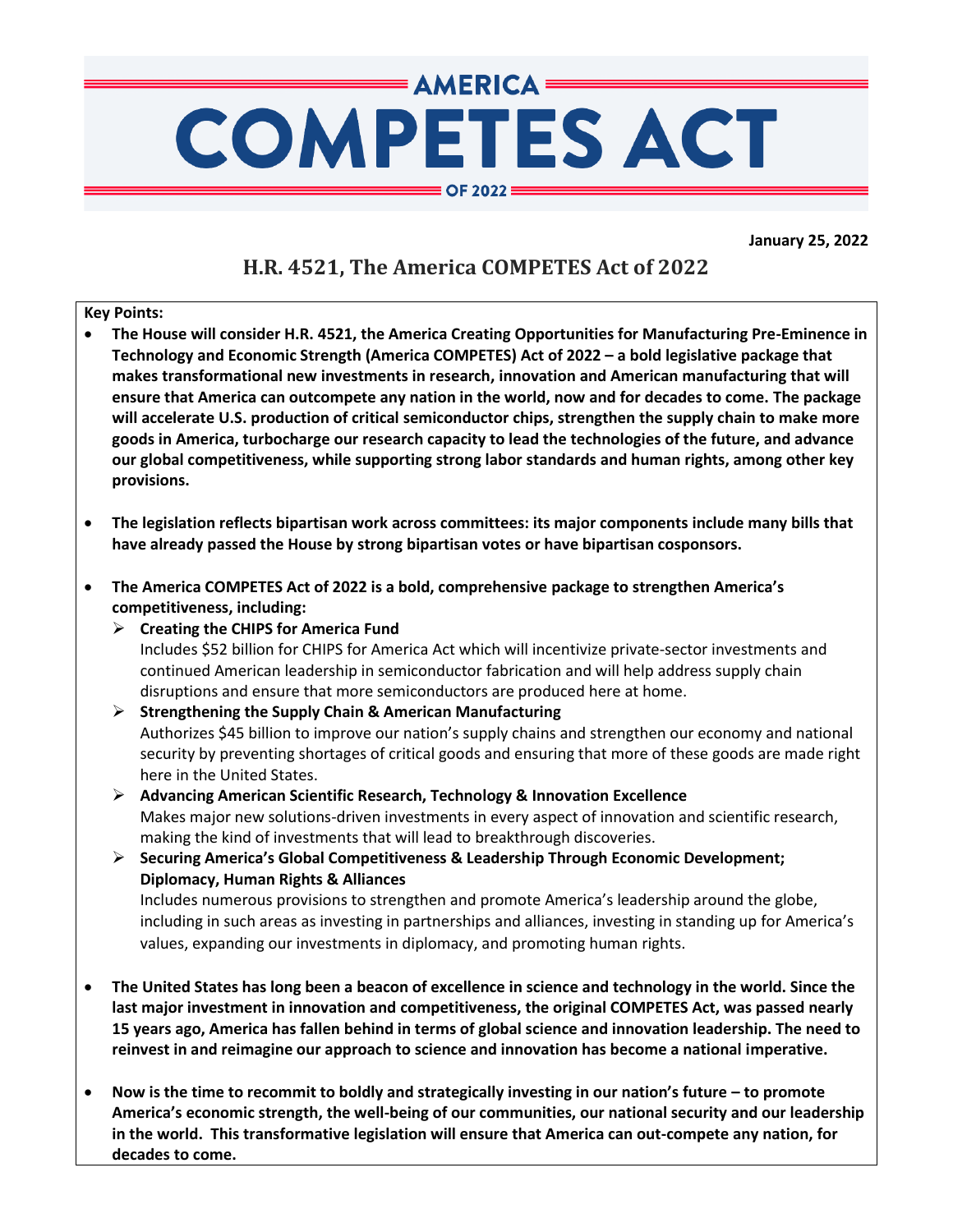# **DIVISION A: Creating Helpful Incentives to Produce Semiconductors (CHIPS) for**

# **America**

**Semiconductors are essential to our national security and our economic competitiveness – but over the past 30 years the United States' share of global semiconductor manufacturing has significantly decreased, putting our national and economic security at risk. The America COMPETES Act of 2022 appropriates \$52 billion for the CHIPS for America Act – critical investments to support continued American technological leadership in semiconductor fabrication, address supply chain disruptions and ensure more semiconductors are produced here at home.** 

- In December 2020, Congress enacted the landmark CHIPS Act to help rebuild U.S. semiconductor manufacturing capacity and to advance U.S. semiconductor research and innovation, through new partnerships among industry, Federal science agencies, National Labs and academia.
- The America COMPETES Act of 2022 provides urgently needed funding to the R&D programs authorized in the CHIPS Act, including funding to stand up the National Semiconductor Technology Center, expand semiconductor manufacturing R&D under the Manufacturing USA Program, and establish an advanced packaging R&D program.
- This bill provides substantial financial assistance to incentivize investment in facilities and equipment for semiconductor fabrication, assembly, testing, advanced packaging, and research and development.
	- $\circ$  The financial assistance may be used for the construction, expansion or modernization of semiconductor facilities, support workforce development, and pay the reasonable costs of operating a semiconductor facility.
- It invests \$2 billion to support critical components in the production of many automobiles, consumer electronics and defense systems.

# **DIVISION B: Research & Innovation**

**The America COMPETES Act of 2022 includes a suite of bipartisan science, innovative and technology bills led by: the National Science Foundation for the Future Act, the Department of Energy Office of Science for the Future Act, and the National Institute of Standards and Technology for the Future Act as well as several provisions to strengthen and expand our nation's STEM workforce to better represent the diversity of our nation.** 

### **Department of Energy Science for the Future**

- Provides comprehensive authorization for the Department of Energy's Office of Science. The Office of Science accounts for over half of DOE's non-defense R&D budget and supports a wide range of research facilities and activities that are critical to U.S. competitiveness and to enabling our clean energy future.
- Ensures Office of Science construction projects and upgrades of major scientific user facilities have the resources they need to be completed on time and on budget and that program funding ensures support for core research is able to grow annually, independent of each project schedule.
- Invests in the fight against climate change supporting research to advance the next generation of energy storage, solar, hydrogen, critical materials, fusion energy, manufacturing, carbon removal, and bioenergy technologies, among many other areas.
- Revitalizes nanoscience centers and bolsters support and guidance for research in emerging areas, including quantum information science and artificial intelligence.
- Prepares the next generation of diverse clean energy researchers, scientists, and professionals.
- Ensures coordination and collaboration with other relevant programs supported by DOE as well as with other relevant federal agencies.

### **National Institute of Standards and Technology for the Future**

- Supports important research and standards support for industries of the future, including quantum information science, artificial intelligence, cybersecurity, privacy, engineering biology, advanced communications technologies, semiconductors and more.
- Authorizes a significant increase in funding and expansion of the Hollings Manufacturing Extension Partnership (MEP) program, including to address the resilience of domestic supply chains, and authorizes two new competitively awarded Manufacturing USA Institutes.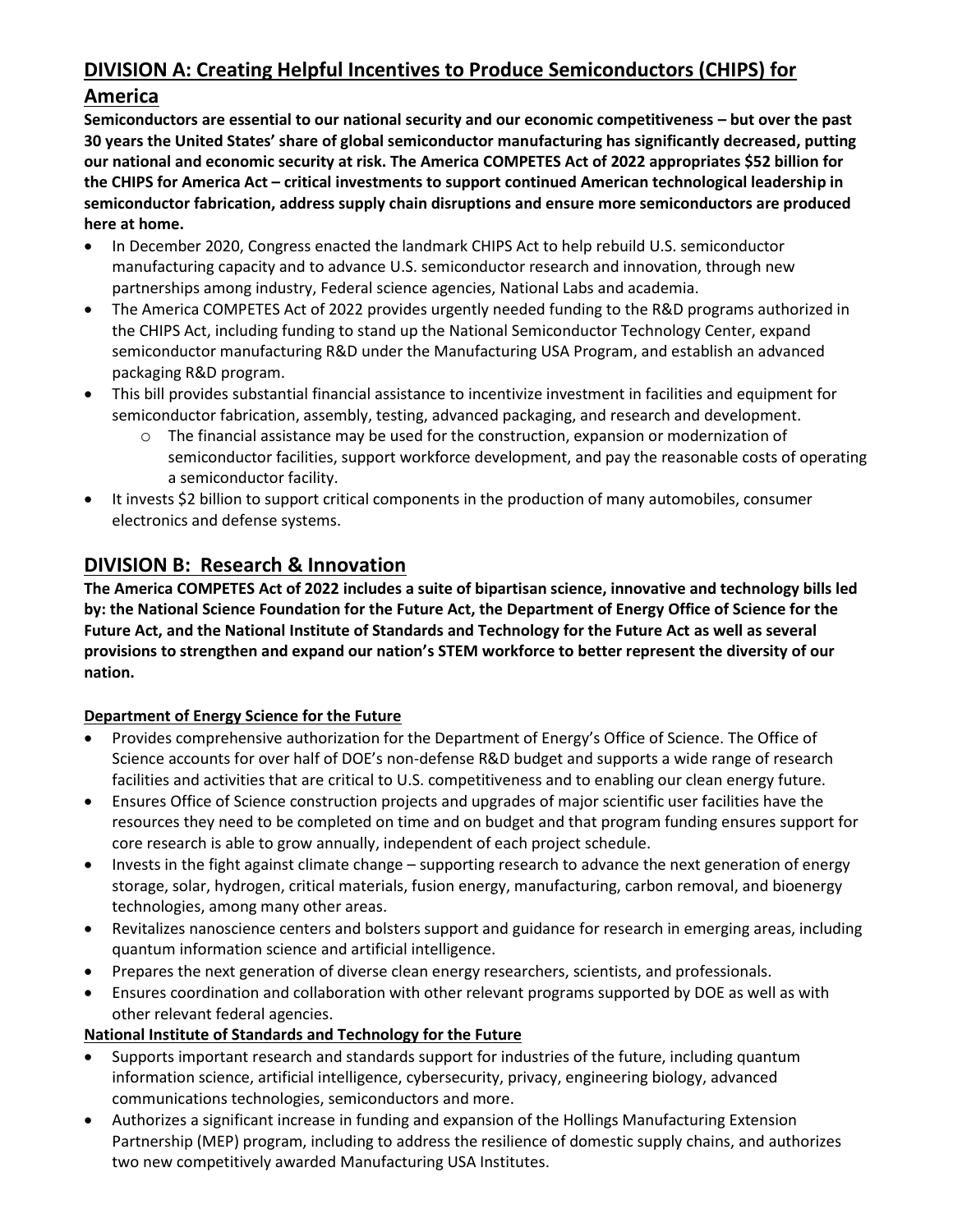- Supports agency activities for software supply chain security to address SolarWinds style cyberattacks
- Expands NIST testing and standards activities for biometric identification systems, including facial recognition systems, helping to identify and mitigate bias in such systems.
- Expands NIST's greenhouse gas measure activities to help governments and organizations accurately measure emissions at a local scale.
- Authorizes funding to help NIST address its large construction and maintenance backlog.

### **National Science Foundation for Future**

- In carrying out its fundamental science and engineering mission over the past seven decades, the National Science Foundation has delivered enormous benefits to society and to our national competitiveness. This bill builds on that legacy and moves the NSF forward by comprehensively reauthorizing it and establishing a new directorate, the Directorate for Science and Engineering Solutions (SES), to accelerate collaborative, purpose-driven R&D to advance solutions to pressing societal challenges including climate change and environmental sustainability, global competitiveness, cybersecurity, national security, STEM education and workforce, and social and economic inequality.
	- o The House bill takes a "do no harm" approach to NSF's seventy-year-old fundamental research and education mission, structuring the SES so that the NSF's ongoing work is not put at risk by the creation of a new Directorate while also encouraging collaboration across the agency.
	- $\circ$  The SES is formulated in this bill support new kinds of partnerships with the private sector, local communities and other diverse stakeholders use real-world problems as the inspiration for scientific research which will both strengthen our national competitiveness and ensure the benefits of technological leadership are enjoyed by more Americans.
- Increases overall funding for the National Science Foundation and directs investments in critical researchenabling infrastructure, including the Mid-Scale Research Infrastructure program, support for helium conservation equipment and a roadmap for meeting the research community's growing need for advanced computing capabilities.
- Supports the next generation of diverse STEM teachers, researchers, scientists, and professionals:
	- $\circ$  Pre-K-12: Establishes a new initiative to support translational research and development to help scale up effective pre-K-12 STEM education innovations
	- o Undergraduate: Supports R&D to improve the alignment of undergraduate STEM education and training with workforce needs
	- $\circ$  Graduate: Expands requirement for funding proposals to include a mentoring plan for graduate students and supports activities to help graduate students explore workforce opportunities in STEM fields

### **Bioeconomy Research and Development**

- Establishes a National Engineering Biology Research and Development Initiative to advance engineering biology research and to support risk research to address ethical, safety, security and other societal implications of engineering biology.
- Requires an external review of ethical, legal, environmental, safety, security and societal issues related to engineering biology research and development by the National Academy of Sciences

### **Broadening Participation in Science**

- STEM Opportunities: Empowers Federal agencies and universities to identify and lower barriers to the recruitment, retention and advancement of women, minorities and other groups underrepresented in STEM studies and careers. Requires agencies to collect comprehensive demographic data on the grant review process and STEM faculty at U.S. universities. Provides supports for grant recipients who also have caregiving responsibilities.
- Rural STEM Education Research: Provides for research and development to increase access to STEM education in rural schools and to provide teachers with the resources they need to teach more effectively. Directs the Secretary of Commerce to develop a prize competition to advance research and development of creative technologies for expanded broadband access.
- MSI STEM Achievement: Provides for increased transparency, accountability and accessibility of Federal STEM education and research funding for MSIs – opening up greater opportunities for students to access STEM education and related careers.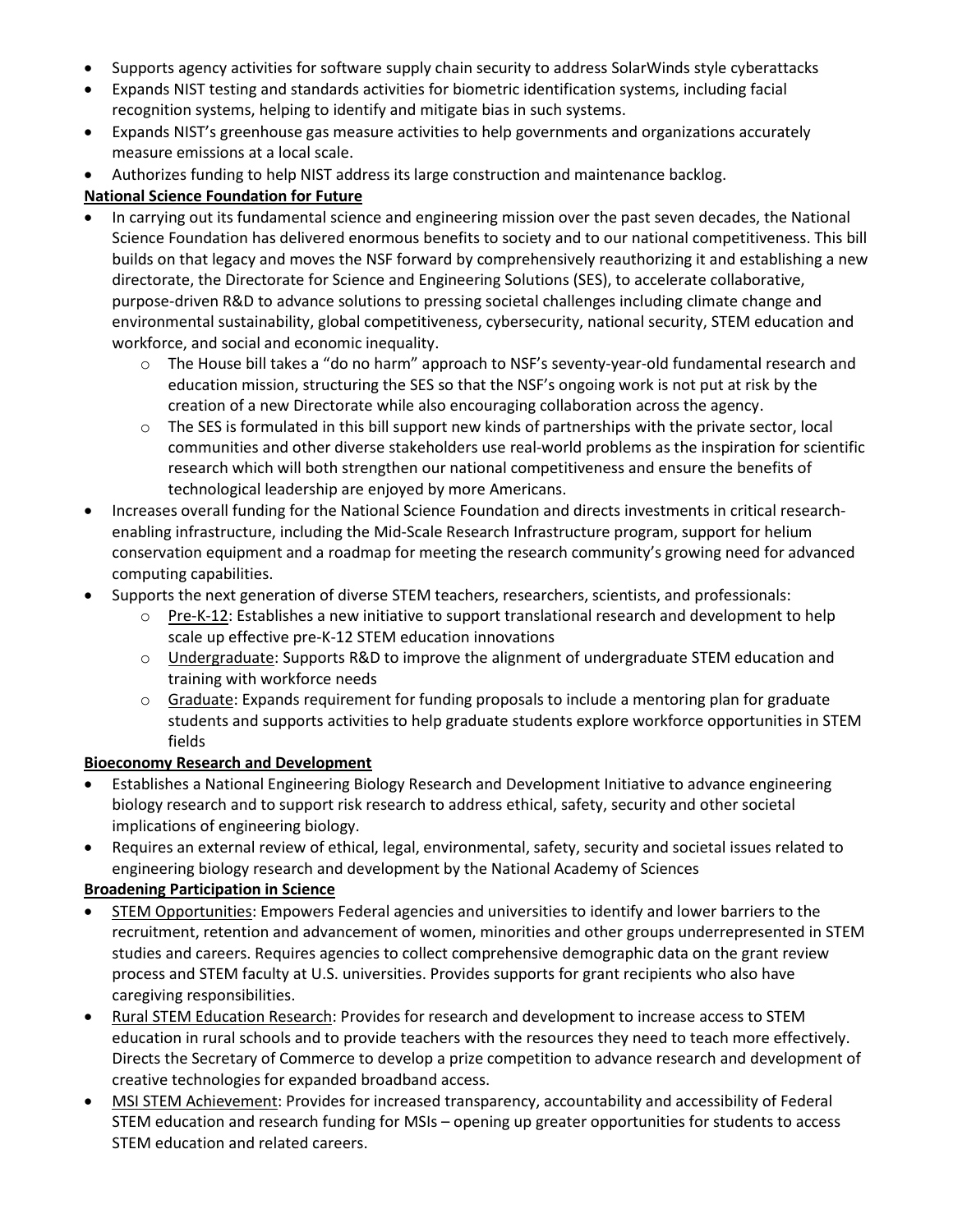• Combatting Sexual Harassment in Science: Directs the Office of Science and Technology Policy to issue uniform guidance to all Federal science agencies to implement reporting requirements for all grantees and to update these policies going forward – making clear that sexual harassment should be considered as important as research misconduct.

### **Other Science and Technology Provisions**

- Supporting Early-Career Researchers: Establishes a two-year pilot program within the NSF to support early career scientists to conduct research at the institution of their choice.
- National Science and Technology Strategy: Directs the Office of Science and Technology Policy to complete a comprehensive quadrennial review of the nation's innovation landscape enabling a cross-cutting national science and technology strategy.
- Energizing Technology Transfer Act: Allows universities and private sector companies the opportunity to capitalize on the Department of Energy's research to accelerate the commercial application of clean energy technologies.
- Regional Innovation Act: Establishes a regional technology and innovation hub program at the Department of Commerce – incentivizing collaborative partnerships between local governments, colleges and universities, private industry, non-profits and community organizations to promote and support regional technology and innovation hubs.
- Microelectronics Research for Energy Innovation: Requires the Department of Energy to establish a program on the development, demonstration and commercial application of microelectronics to drive the nation's global competitiveness in the field of microelectronics. Establishes up to four Microelectronic Science Research Centers to conduct mission driven research to address foundational challenges in the design, development and fabrication of microelectronics to facilitate the translation of research results to industry.

# **DIVISON C: Committee on Energy and Commerce**

**The America COMPETES Act of 2022 will strengthen our economy and national security by preventing shortages of critical goods and ensuring that more of these goods are made right here in the United States.**

### **Strengthening Our Supply Chains**

- Improves our nation's supply chains to strengthen our economy and national security by preventing shortages of critical goods and ensuring that more of these goods are made right here in the United States.
- Establishes a new Office within the Department of Commerce to lead a governmentwide effort to strengthen supply chains critical to the nation's economic vitality and national security, specifically charged with:
	- o **monitoring supply chains** to identify vulnerabilities or gaps that may disrupt the availability of critical goods;
	- o **supporting the availability of critical goods** to prevent shortages that could imperil our national security and economy;
	- o **preparing for and responding to supply chain shocks;**
	- o **reducing reliance on critical goods from countries of concern and encouraging the relocation of manufacturing facilities out of these countries;**
	- o **supporting the creation of jobs with competitive wages,** including by preserving existing collective bargaining agreements and supporting union organizing efforts; and
	- o **promoting the health of the economy and competitiveness of American manufacturing** by creating the market conditions necessary to improve supply chain resilience and allow American manufacturers to compete on a level-playing field.
- Authorizes \$45 billion for grants, loans, and loan guarantees to support supply chain resilience and manufacturing of critical goods, industrial equipment, and manufacturing technology:
	- o **support the manufacturing or acquisition of critical goods or industrial equipment that are essential for the national security and economic vitality.** Critical goods, as designated by the Office, may include key components and products for public health and biological preparedness, information and communications technology, the energy and transportation sector's industrial base, and agricultural commodities and food product supply chains;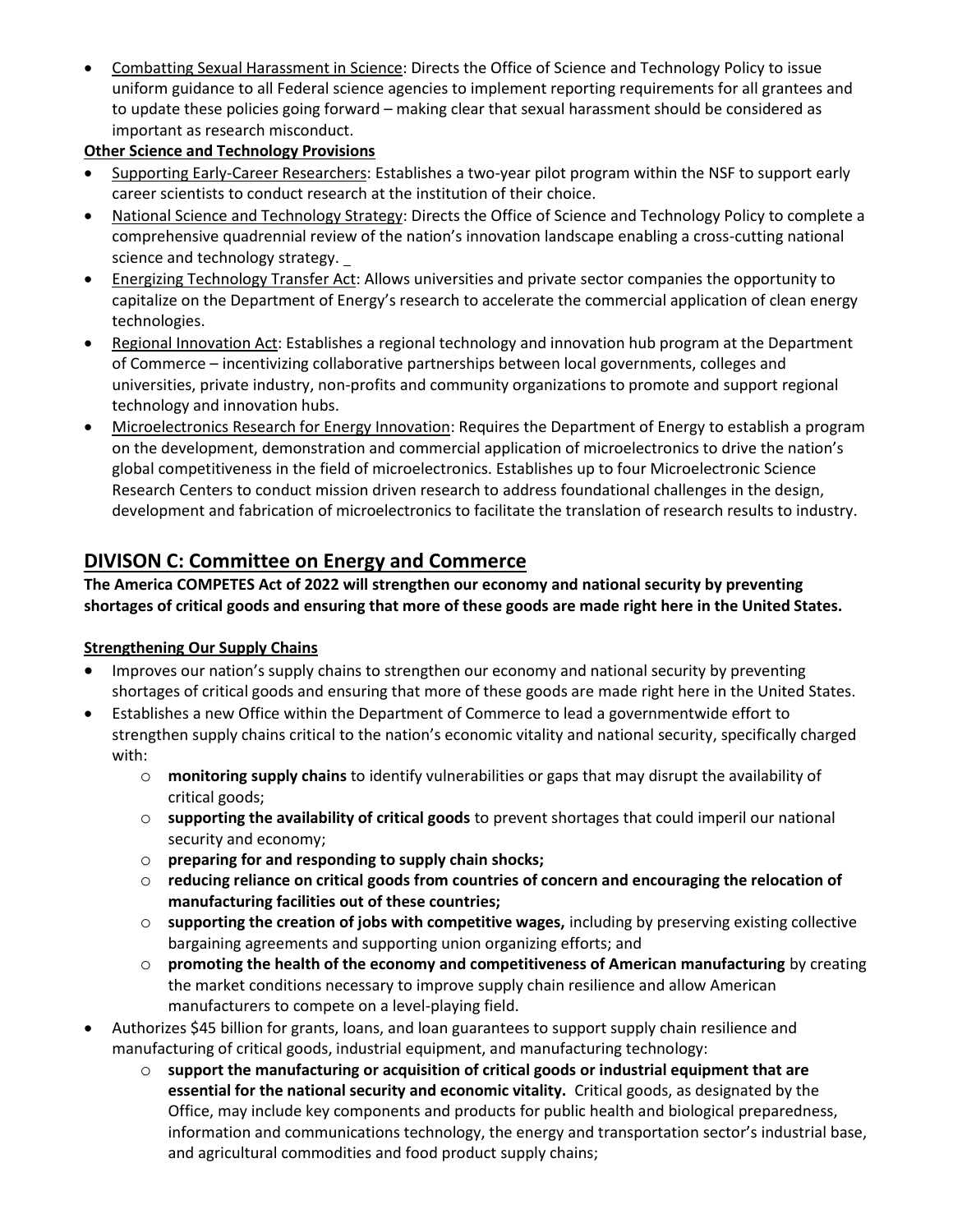- o **develop or acquire manufacturing technology that improves the ability of manufacturers to produce critical goods.** Such technologies may include information technology needed to optimize manufacturing efficiency, flexibility, speed, quality, and sustainability;
- o **construct or enhance critical infrastructure or a manufacturing facility,** which may include factories, telecommunications infrastructure, and water systems necessary to support the production of critical goods;
- o **relocate a manufacturing facility out of countries of concern,** including countries that pose a significant economic or national security threat to the United States;
- o **manufacture or acquire a substitute for critical goods, industrial equipment, or manufacturing technology** to provide a viable alternative to scarce or vulnerable critical goods;
- o **establish or preserve surge capacity or stockpiles** to provide the redundancies and reserves necessary to maintain the availability of critical goods during supply chain shocks; and
- o **establish diverse and secure sources and locations for the production of critical goods** to ensure that regional conflicts or disasters – such as tsunamis, hurricanes, or cold waves – do not incapacitate the nation's ability to produce and acquire critical goods.
- Creates a program within the new Office at the Department of Commerce to map and monitor supply chains, identify supply chain gaps and vulnerabilities, and identify opportunities to address supply chain risk.
	- $\circ$  The resources required for comprehensive supply chain mapping and monitoring can b[e expensive,](https://hbr.org/2020/03/coronavirus-is-a-wake-up-call-for-supply-chain-management) presenting barriers for individual firms seeking to identify and address vulnerabilities alone. The government can foster greater supply chai[n transparency and information sharing](https://www.whitehouse.gov/briefing-room/statements-releases/2021/10/31/chairs-statement-on-principles-for-supply-chain-resilience/) to assist individual firms detect, respond to, and recover from supply chain shocks for critical goods.
- America COMPETES authorizes \$500 million to the Office for supply chain mapping and monitoring in order to: designate critical industries, supply chains, and critical goods that have a significant effect on the national security or economic security of the United States; produce quadrennial reviews on the state of supply chain resilience and domestic manufacturing; and establish a coordination group to identify and assess the resilience of supply chains and inform supply chain management.
- Equips the private sector with best practices and guidelines needed to proactively identify and mitigate supply chain vulnerabilities. America COMPETES authorizes \$500 million for the Office at the Department of Commerce to coordinate with stakeholders and incorporate industry expertise to identify approaches that may be voluntarily adopted by domestic manufacturers and entities purchasing or using a critical good to manage supply chain risks and value supply chain resilience.

### **Investing in Solar Manufacturing Supply Chain & Enhancing Grid Resilience**

- Reduces our reliance on China by investing in building our nation's solar manufacturing supply chain and keeps our electric grid secure and resilient in the face of evolving cybersecurity and physical security threats.
- Authorizes \$3 billion to fund the establishment of a domestic solar manufacturing supply chain incentivizing the new construction of solar manufacturing capacity and providing grants and direct loans to retool, retrofit or expand existing solar manufacturing facilities.
- Authorizes \$375 million to reduce the vulnerability of the electric grid by establishing a Strategic Transformer Reserve and for the development, testing and monitoring of critical electric grid equipment.

### **Improving Our Medical Product Supply Chain & Strengthening Our Strategic National Stockpile**

- Increases the domestic drug manufacturing base by expanding the use of advanced and continuous manufacturing practices.
- Gives FDA authority to require a manufacturer to cease distributing or recall drugs when a drug is known to cause serious adverse health consequences or death.
- Provides transparency in the drug supply chain requiring manufacturers to provide additional information to FDA about manufacturing sites and the quantity of drugs they produce.
- Cracks down on drug manufacturers that falsify data and destroy important documents ahead of planned inspections.
- Establishes a \$1.5 billion supply chain manufacturing pilot in order to enhance medical supply chain elasticity and maintain domestic reserves of critical medical supplies.
- Strengthens the overall management of the Strategic National Stockpile including by requiring contents remain in good working order, improving the process for requesting supplies and exploring stable funding sources.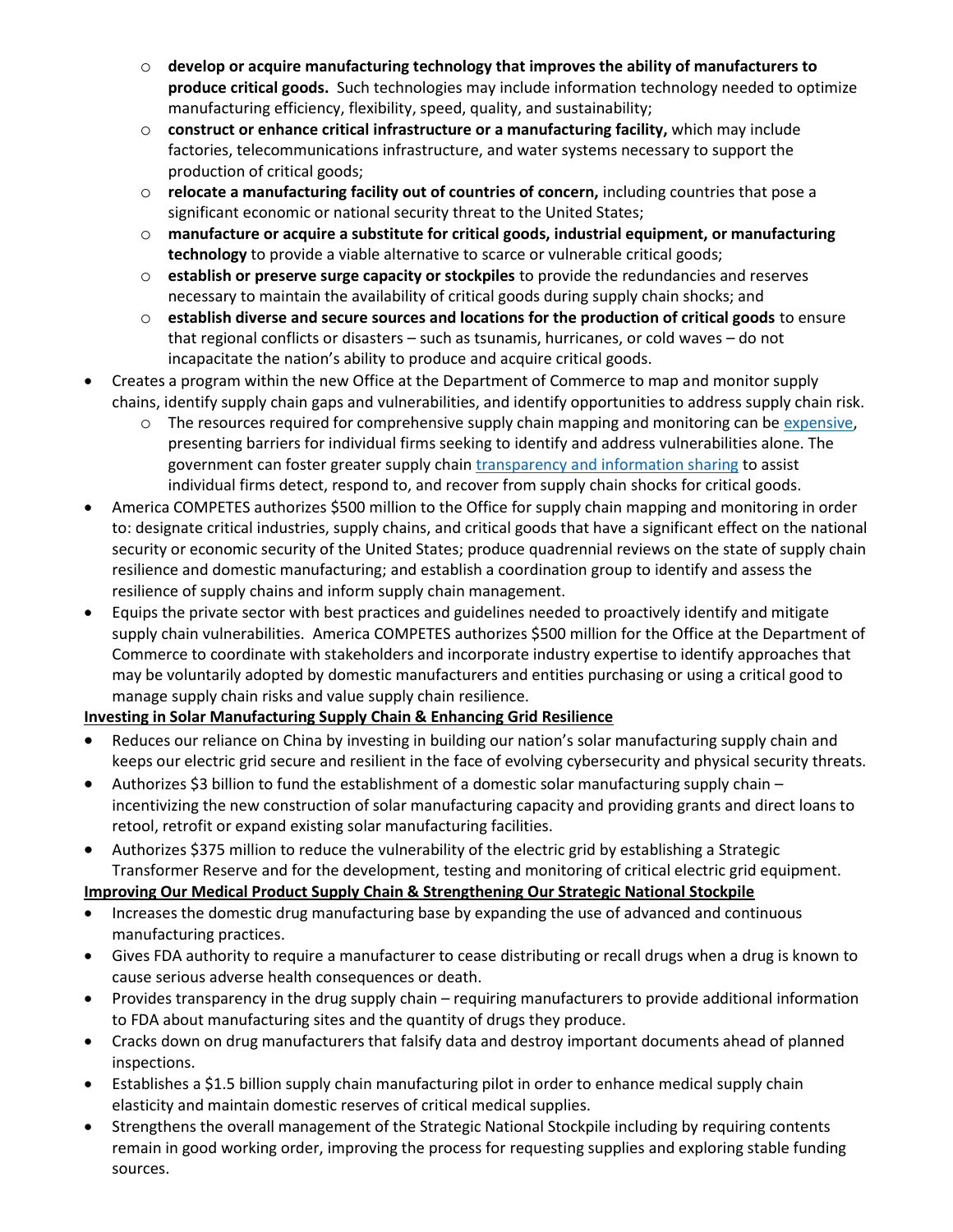• Establishes a \$10.5 billion pilot program that awards grants to states to expand or maintain a strategic stockpile of commercially available drugs, medical equipment, PPE and other products deemed by the state to be essential in the event of a public health emergency.

### **Innovating Our Wireless Supply Chain & Network Security**

- Ensures that the next-generation mobile wireless networks and technologies are safe and secure from foreign adversaries by funding the deployment of cutting-edge technology, enhancing the competitiveness of trusted suppliers of information and communication technology and supporting American thought leadership in network and supply chain security.
- Appropriates \$1.5 billion for the Public Wireless Supply Chain Innovation Fund to deploy Open Radio Access Network (Open RAN) network equipment to spur movement toward open architecture, software-based wireless technologies and funding innovative leap-ahead technologies in the U.S. mobile broadband market.
- Examines the cybersecurity of mobile wireless networks
- Determines the elements of the information and communication technology supply chain critical to the economic competitiveness of the U.S.
- Identifies and develops solutions for potential emerging issues with 6G networks
- Codifies the responsibility of the National Telecommunications and Information Administration with respect to cybersecurity of communication networks
- Provides American consumers with the tools necessary to minimize cybersecurity risks
- Establishes a permanent advisory council at the FCC to increase the security, reliability and interoperability of communications networks
- Promotes U.S. wireless leadership abroad

# **DIVISION D: Committee on Foreign Affairs**

# **Investing in American Competitiveness**

## **Authorization to Assist United States Companies with Global Supply Chain Diversification and Management**

• The bill authorizes \$90 million over six years for a State Department program that allows for U.S. embassies to hire contracts to assist interested U.S. persons and businesses with supply chain management issues related to China.

### **Report on National Technology and Industrial Base**

• Requires the State Department to submit a report to Congress describing the Department's efforts to facilitate access among the National Technology and Industrial Base to defense articles and services subject to the U.S. Munitions List.

### **Supporting economic independence from the People's Republic of China.**

• Directs the President to develop a strategy utilizing Federal agencies and resources to counteract Chinese assistance and financing to foreign governments. Authorizes the Secretary of State in coordination with the USAID Administrator to establish a new initiative or continue an existing one as the Infrastructure Transaction and Assistance Network to advance the development of sustainable, transparent, and high-quality infrastructure and to help boost the capacity of partner countries to evaluate contracts and assess the financial and environmental impacts of potential infrastructure projects. Authorizes \$375M for the Infrastructure Transaction and Assistance Network.

### **Report on importance of American financial strength for global leadership.**

• Expresses the sense of Congress that the dominance of the dollar yields significant benefits, allowing the U.S. to maintain economic independence, better control its monetary policy, and finance government outlays. Requires the Secretary of State and Secretary of the Treasury to submit a report to the appropriate committees that lists and examines benefits from U.S. global financial leadership to American foreign policy and identifies steps the U.S. can take to preserve its status as the world's leading financial center.

### **Sense of Congress on the need to bolster American leadership in the Asia Pacific Economic Cooperation.**

• Expresses the sense of Congress that the U.S. has benefited from its participation in APEC and should announce its interest to host APEC in 2023.

# **Investing in Alliances and Partnerships**

**Establishment of Quad Intra-Parliamentary Working Group**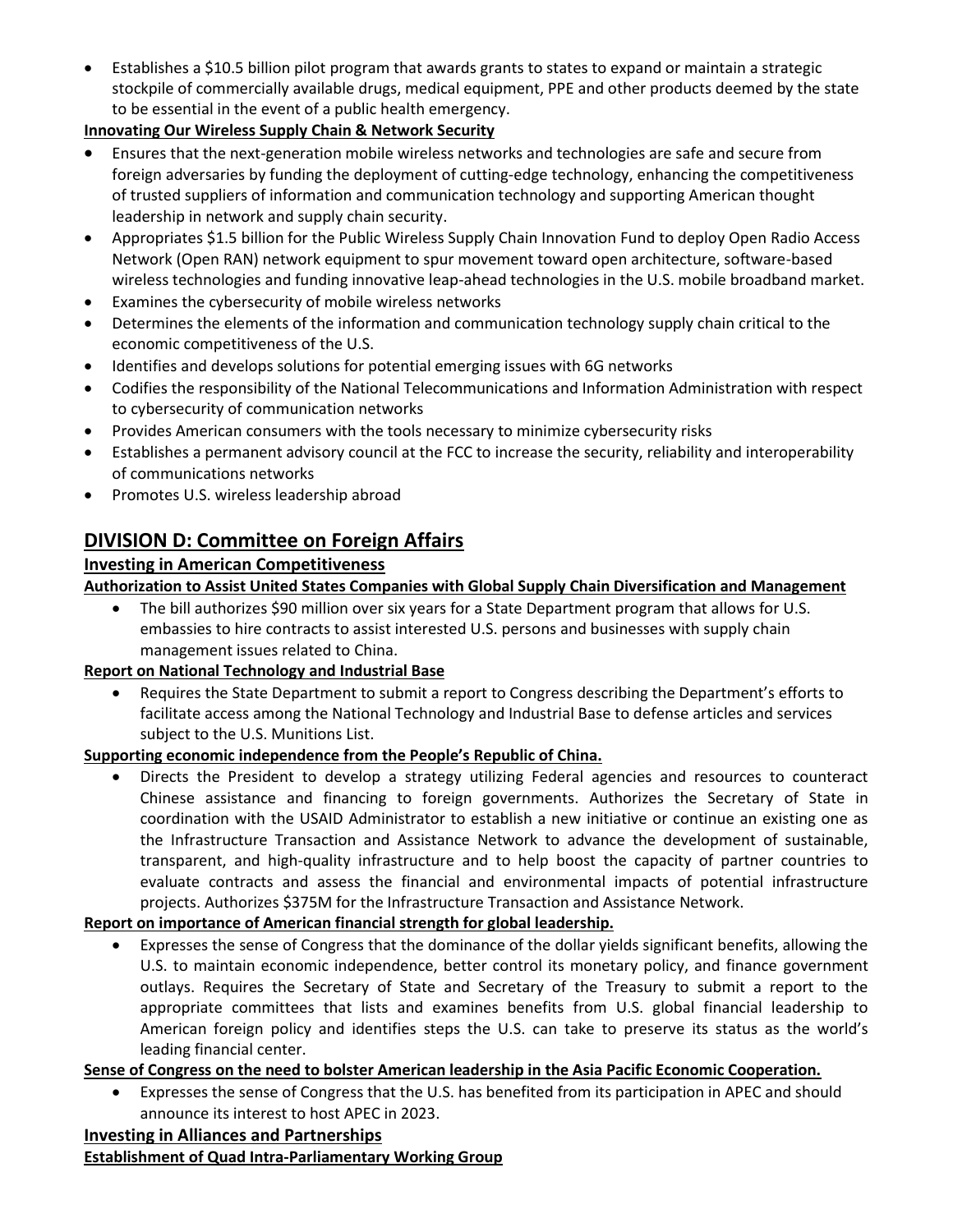• The bill directs the Secretary of State to enter negotiations with the governments of Japan, Australia, and India with the goal of establishing a Quad Intra-Parliamentary Working Group to facilitate closer cooperation on shared interests and values. Authorizes \$4 million to the United States Group for the next four fiscal years.

### **Young Southeast Asian Leaders Initiative.**

• Directs the Secretary of State to submit a strategy for implementing the YSEALI program, an annual report on the program's progress and an assessment of the metrics, goals, targets, and outcomes and recommendations for improvements or amendments to the YSEALI program and strategy, and a final assessment report that evaluates the program's implementation and outcomes during the entire duration of its program operation

### **Provisions on Taiwan**

- **Enhancing the United States-Taiwan Partnership:** provides a statement of policy reiterating the U.S. commitment to Taiwan and recognizing Taiwan as a vital part of the U.S. approach to the Indo-Pacific.
- **Taiwan Peace and Stability Act:** provides a statement of policy of U.S. interests in maintaining the peace and stability and deter military acts or other forms of coercive behavior in the Indo-Pacific.
- **Taiwan International Solidarity Act:** amends the TAIPEI Act of 2019 by adding that the UN recognition of the PRC did not address the issue of Taiwan representation at the UN or any related organizations, nor take a position on the relationship between the PRC and Taiwan or Taiwan's sovereignty, and that the U.S. opposes any initiative that seeks to change Taiwan's status without the consent of the people.

### **Increasing Department of State Personnel and Resources Devoted to the Indo-Pacific Region**

• Presents a statement of policy that the U.S. shall increase funding and personnel dedicated to the Indo-Pacific region. Requires an action plan from the Secretary of State to increase budgetary and personnel resources. Authorizes \$2 billion under the Foreign Assistance Act for the Indo-Pacific region and \$1.25 billion for diplomatic engagement.

## **Report on Bilateral Efforts to Address Chinese Fentanyl Trafficking**

The bill directs the Secretary of State and Attorney General to report on U.S. government efforts to gain a commitment from the Chinese government to submit unregulated fentanyl precursors to controls and a plan for future steps the U.S. Government will take to urge China to combat illicit fentanyl production and trafficking originating in China.

### **Supporting Independent Media and Countering Misinformation**

• The bill authorizes \$500 million for the United States Agency for Global Media for ongoing and new programs to support local media, build independent media, combat PRC disinformation inside and outside of China, invest in technology to subvert censorship, and monitor and evaluate these programs.

### **Report on origins of the COVID–19 pandemic.**

• Directs the President to submit a report that assesses the most likely source or origin of the SARS–CoV–2 virus, the level of confidence in the assessment, and challenges identified to the USG's ability to make such an assessment.

# **Liu Xiaobo Fund for Study of the Chinese Language**

• Establishes the Liu Xiaobo Fund for Study of the Chinese Language to fund alternatives to Confucius Institutes at U.S. universities.

# **International Security Matters**

# **Additional Funding for International Military Education and Training in the Indo-Pacific**

• Authorizes \$225 million over five years for State Department international military education and training (IMET) assistance**.**

### **Statement of policy on maritime freedom of operations in the South China Sea.**

• Expresses the sense of Congress that Congress condemns the use of force to impede freedom of navigation operations in the Indo-Pacific region and presents a statement of policy with respect to PRC claims in the South China Sea.

# **Report on Capability Development of Indo-Pacific Allies and Partners**

• Expresses the sense of Congress that the Secretary of State should expand measures under the U.S. Conventional Arms Transfer Policy to provide capabilities to allies and partners in the Indo-Pacific region. Also requires a report from the Secretary of State on U.S. priorities for building more capable security partners in the Indo-Pacific.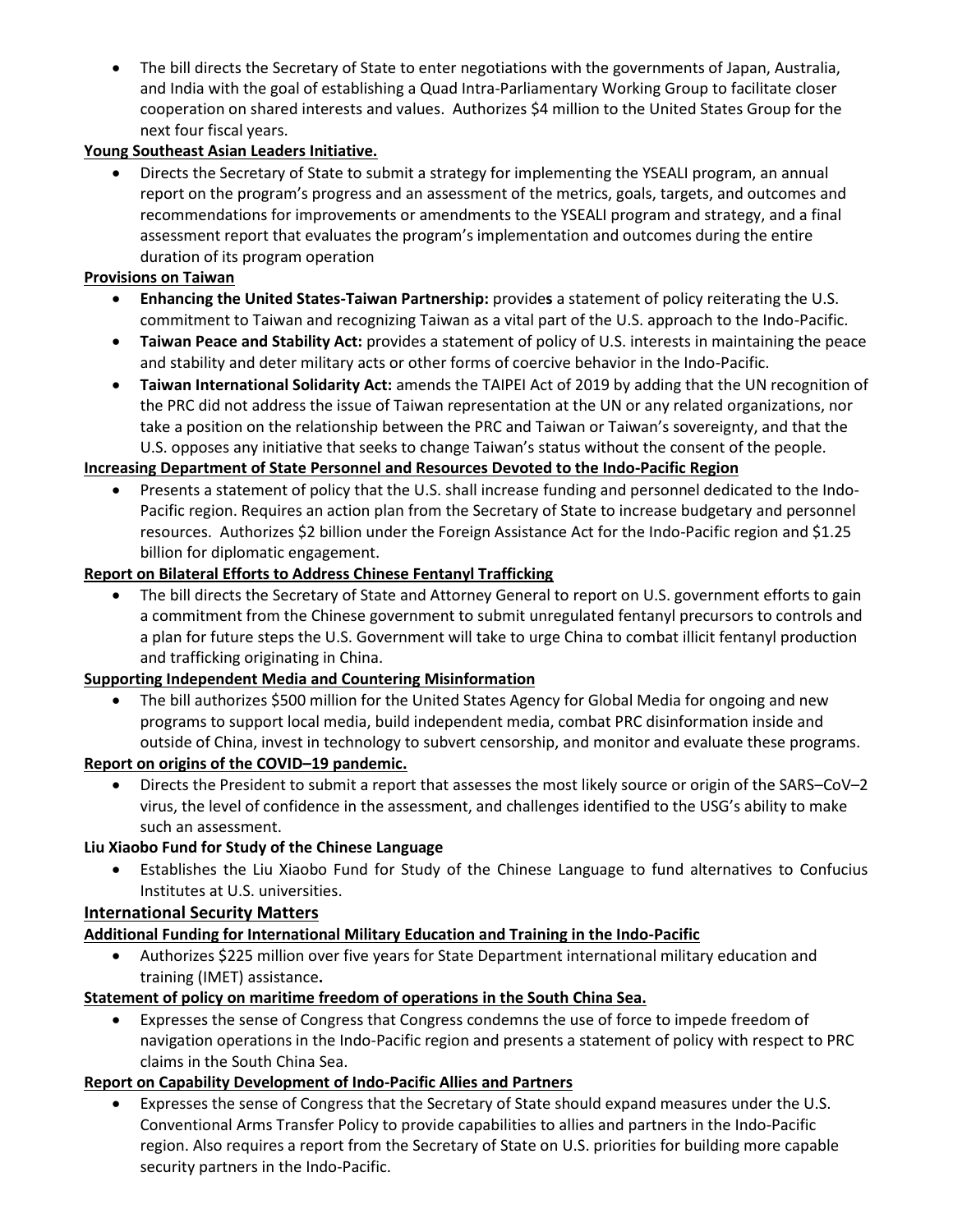## **Multilateral Strategies to Bolster American Power**

### **Support for Americans at the United Nations**

• Authorizes the Secretary of State to establish an Office for American Citizens, which will advocate for the employment of U.S. citizens by all international organizations of which the U.S. is a member, coordinate the interagency support of non-American candidates for leadership roles when no American candidate has been nominated and when it is in the U.S. interest, and establish and implement a standard operating procedure for the promotion and efficient tracking of U.S. citizen employment at international organizations.

### **Junior Professional Officers**

• Calls on the Secretary of State to increase the number of Junior Professional Officer positions sponsored by the U.S. within the UN system to compete with the PRC's growing influence at the UN.

### **Regional Strategies**

### **Part 1 – Western Hemisphere**

**Strategy to Strengthen Economic Competitiveness, Governance, Human Rights, and the Rule of Law in Latin America and the Caribbean.**

• The bill instructs the Secretary of State, in consultation with relevant agencies, to submit a multi-year strategy for increasing U.S. economic competitiveness and promoting good governance, human rights, and the rule of law in Latin American and Caribbean countries.

### **Caribbean Energy Initiative As Alternative to China's Belt and Road Initiative**

• Requires the Department of State in coordination with USAID to submit a multi-year strategy to Congress to promote regional cooperation with Caribbean countries for improving energy security, grid reliability, and energy efficiency, as well as reforming energy markets and investing in cleaner energy technologies.

### **U.S.-Caribbean Resilience Partnership**

• Seeks to promote long-term resilience in the Caribbean to natural disasters, severe weather events, and a changing ocean environment by authorizing appropriations in support of the U.S. Caribbean Resilience Partnership.

### **Countering China's Educational and Cultural Diplomacy in Latin America**

• Directs the Secretary of State, acting through the Assistant Secretary of State for Educational and Cultural Affairs, to devise a strategy that evaluates and expands existing people-to-people programs and creates new exchanges and people-to-people programs that advance U.S. foreign policy goals and promote U.S. national security interests and values.

### **Part 2 – Transatlantic Relationships**

### **Enhancing Transatlantic Cooperation on Promoting Private Sector Finance**

Calls for the President to work with transatlantic development partners to foster private sector-led development and provide market-based alternatives to the PRC's state-directed financing in emerging markets, particularly as it pertains to the Belt and Road Initiative. Calls for a joint United States – European Union strategy to enhance cooperation with the OECD and Paris Club to ensure the highest possible standards on Belt and Road Initiative contracts with developing countries. **Part 3 – South and Central Asia**

### **Indian Ocean region strategic review**

• Directs the Secretary of State, in coordination with Defense and USAID, to develop a multi-year strategy for U.S. engagement in the Indian Ocean region, including describing challenges to U.S. interests in the region, efforts to improve cooperation in the Quad, efforts to support economic connectivity, proposed U.S. engagement in regional intergovernmental organizations and entities, an assessment of U.S. diplomatic presence and agreements in the region, and a security assistance strategy.

### **Part 4 -- Africa**

### **Assessment of Political, Economic, and Security Activity of the People's Republic of China in Africa**

• Requires the Secretary of State, in coordination with DNI, to submit a report to Congress that assesses the nature and impact of Chinese political, economic, sociocultural, and security sector activity in Africa and its impact on U.S. strategic interests.

### **Increasing the Competitiveness of the United States in Africa**

• Requires the Secretary of State, in consultation with other top federal government officials to submit a report to Congress setting forth a multi-year strategy for increasing U.S. economic competitiveness and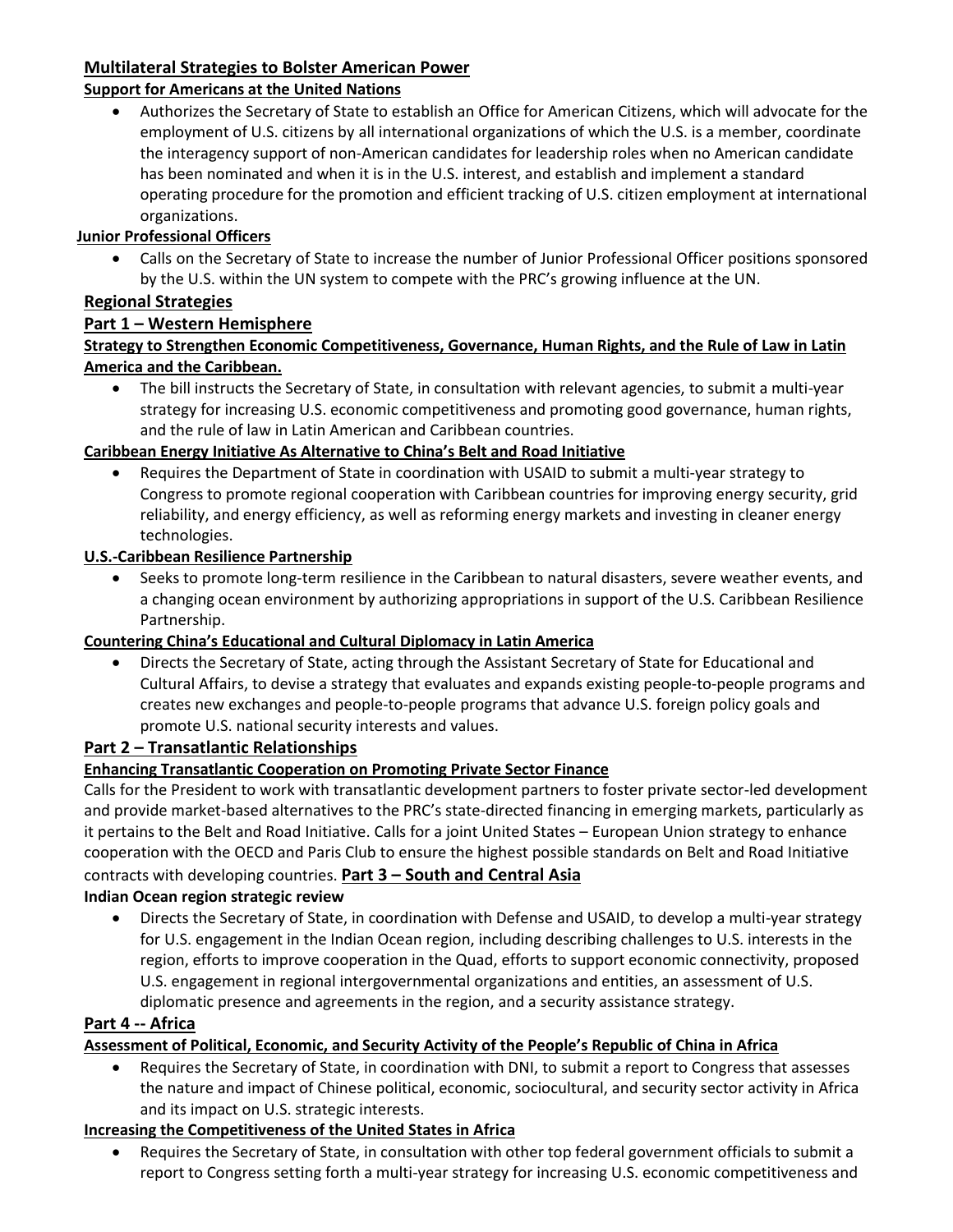promoting improvements in the investment climate in Africa, including through support for democratic institutions, the rule of law and improved transparency.

### **Part 5 – Middle East and North Africa**

### **Strategy to Counter Chinese Influence in, and Access to, the Middle East and North Africa**

• Expresses the sense of Congress that the PRC is upgrading its influence in the region through energy and infrastructure investments, technology transfer, and arms sales, and seeks to establish military or dual use facilities in strategic locations. Also requires the Secretary of State to submit to Congress a strategy for countering and limiting Chinese influence in, and access to, the Middle East and North Africa.

### **Part 6 – Arctic Region**

#### **Arctic diplomacy**

• Requires the United States to conduct periodic comprehensive evaluations of present and ongoing disruptions to the global climate system and account for global climate disruptions in National Security Planning. Directs the United States to develop a strategy for protecting national interests in the Arctic and establishes an Ambassador at Large for Arctic Affairs appointed by the President, by and with the advice and consent of the Senate, who would coordinate United States policies related to the Arctic and Chair the Arctic Council when the United States holds such Chairmanship.

### **Part 7 – Oceania**

#### **Statement of Policy on United States Engagement in Oceania**

• Establishes that it shall be the policy of the U.S. to elevate the countries of Oceania as a strategic national security and economic priority; to promote civil society, rule of law, and democratic governance in the region, and deepen the U.S. relationship with Palau, the Marshall Islands, and Micronesia.

#### **Part 8 – Pacific Islands**

### **Blue Pacific Act**

• The bill requires specified departments and agencies to develop and implement strategies in the region to expand the coverage of the International Law Enforcement Academies program; help build the capacity of local civilian and national security institutions; assist in preparing for natural disasters and other emergencies; assist in building public health capacity and improving outcomes, including in response to COVID-19; address climate change, with a focus on improving critical infrastructure and supporting ecosystem conservation efforts; and provide expanded media content to the Pacific Islands and partner with journalists; and more. The bill also requires the Department of State to prioritize efforts to help the Pacific Islands ratify and implement international legal conventions related to transnational crime.

### **Investing in Our Values**

### **Sense of Congress on the Continued Violation of Rights and Freedoms of the People of Hong Kong**

• Puts forward findings on the PRC's abrogation of its obligations and commitments under international law and agreements and the erosion of Hong Kong's autonomy, undermining the democratic norms and human rights, and the use of violence and excessive force after the imposition of the national security law.

#### **Authorization of Appropriations for Promotion of Democracy in Hong Kong**

• Authorizes \$10 million for the State Department's Bureau of Democracy, Human Rights, and labor to promote democracy in Hong Kong.

#### **Hong Kong people's freedom and choice**

• Provides temporary protected status and refugee status for qualifying Hong Kong residents for the 18 month period beginning after enactment. Stipulates that Hong Kong continue to be considered a foreign state separate and apart from the PRC for purposes of the numerical limitations on immigrant visas. Authorizes the Secretary of Homeland Security and the Secretary of State in consultation with the Secretary of Homeland Security to provide special immigrant status admission for certain priority highly skilled Hong Kong residents, not to exceed 5,000 per year for each of the 5 FYs.

### **Sense of Congress on Treatment of Uyghurs and Other Ethnic Minorities in the Xinjiang Uyghur Autonomous Region**

• Expresses the sense of Congress that the ongoing atrocities in Xinjiang must be condemned; the President, Secretary of State, and the U.S. Ambassador to the UN should speak publicly about the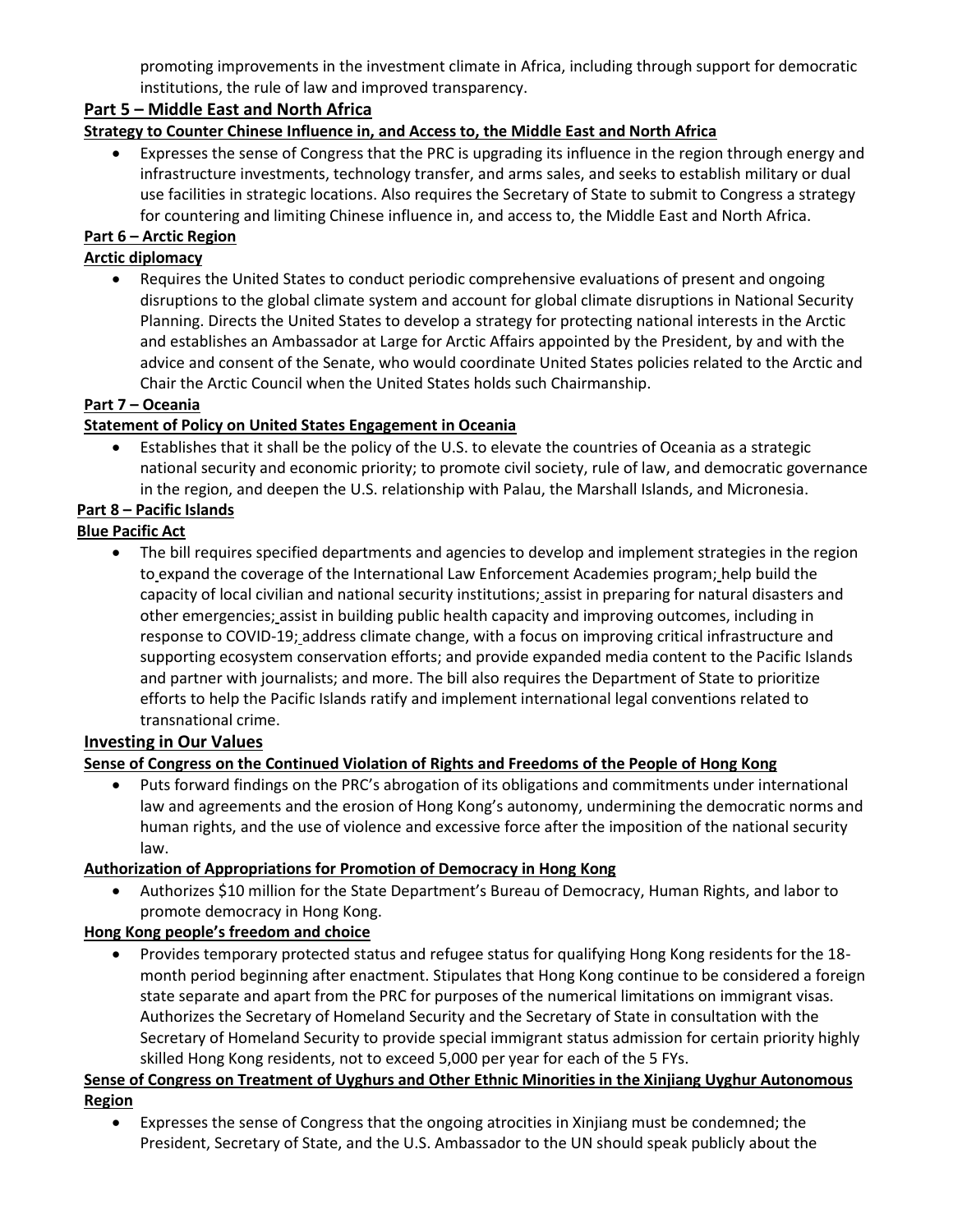ongoing human rights abuses and appeal to the UN Secretary General to take a more proactive and public stance on the situation in the Xinjiang Uyghur Autonomous Region.

### **Uyghur Human Rights Protection**

• Designates aliens who were Chinese nationals and Xinjiang residents on January 1, 2021; aliens who fled Xinjiang after June 30, 2009, and reside in other Chinese provinces or a third country where they are not firmly resettled; and the spouses, children, and parents as Priority 2 refugees of special humanitarian concern. Directs the Secretary of State and the Secretary of Homeland Security to submit a report on the applications submitted under this section.

### **Modifications to and Reauthorization of Sanctions with Respect to Human Rights Violations**

• Amends the Global Magnitsky Human Rights Accountability Act to express the sense of Congress that the President should establish and regularize information sharing and sanctions-related decision making with like-minded governments possessing human rights and anti-corruption sanctions programs, to make modifications to the President's sanctions authority, to add additional criteria to the reporting requirements to Congress, and to repeal the sunset.

### **Review and controls on exports with critical capabilities to enable human rights abuses.**

• Requires periodic Commerce Department-led interagency review of export control lists to ensure that items are included that would provide China with a critical capability for surveillance or repression.

### **Imposition of Sanctions for Certain Offenses in Xinjiang**

• The bill amends the Uyghur Human Rights Policy Act of 2020 to impose sanctions based on systematic rape, coercive abortion, forced sterilization, or involuntary contraceptive implantation policies and practices in Xinjiang.

### **Investing in Our Economic Statecraft**

#### **Sense of Congress Regarding the People's Republic of China's Industrial Policy**

• Expresses the sense of Congress that the U.S. must adopt policies to expose the detrimental aspects of the PRC's nonmarket policies, provide options for those affected by unreasonable and discriminatory industrial policies, ensure that PRC companies face costs and consequences for anticompetitive behavior, and strengthen the protection of critical technology and sensitive data.

#### **Countering Overseas Kleptocracy**

• Establishes an Anti-Corruption Action Fund at the Department of the Treasury in furtherance of these objectives to be funded from fines and penalties pursuant to criminal prosecutions under the Foreign Corrupt Practices Act. Creates an interagency anti-corruption task force at the Department of State to improve government coordination in promoting overseas good governance and countering public corruption. Requires USAID to consolidate existing reports having anti-corruption components into a single online, public platform.

#### **Investing in A Sustainable Future**

#### **Balancing Accountability and Cooperation with China**

• Expresses the sense of Congress that climate change requires global cooperation, especially between the United States and China and that both countries should work together to undertake parallel initiatives to mitigate greenhouse gas emissions, develop and deploy clean energy generation technologies, and integrate sustainable adaptation solutions. Instructs the United States and its allies to work together to hold China accountable for increasing its emissions targets, eliminating greenhouse gas intensive projects from its Belt and Road Initiative, and avoiding efforts that undermine the Paris Agreement's underlying framework.

#### **Promoting Responsible Development Alternatives to The People's Republic of China's Belt and Road Initiative.**

• Calls on the President to partner with multilateral development finance institutions to develop financing tools based on shared development finance criteria and mechanisms to support investments in developing countries that support clean energy development, resiliency, and adaptation to environmental changes and natural disasters. Authorizes the Secretary of State, USAID and other relevant agency heads to co-finance infrastructure, resilience, and environmental adaptation projects that advance the development objectives of the United States overseas and provide viable alternatives to projects that would otherwise be included within China's Belt and Road Initiative. Allows the International Development Finance Corporation to partner with other multilateral development finance institutions in furtherance of these objectives.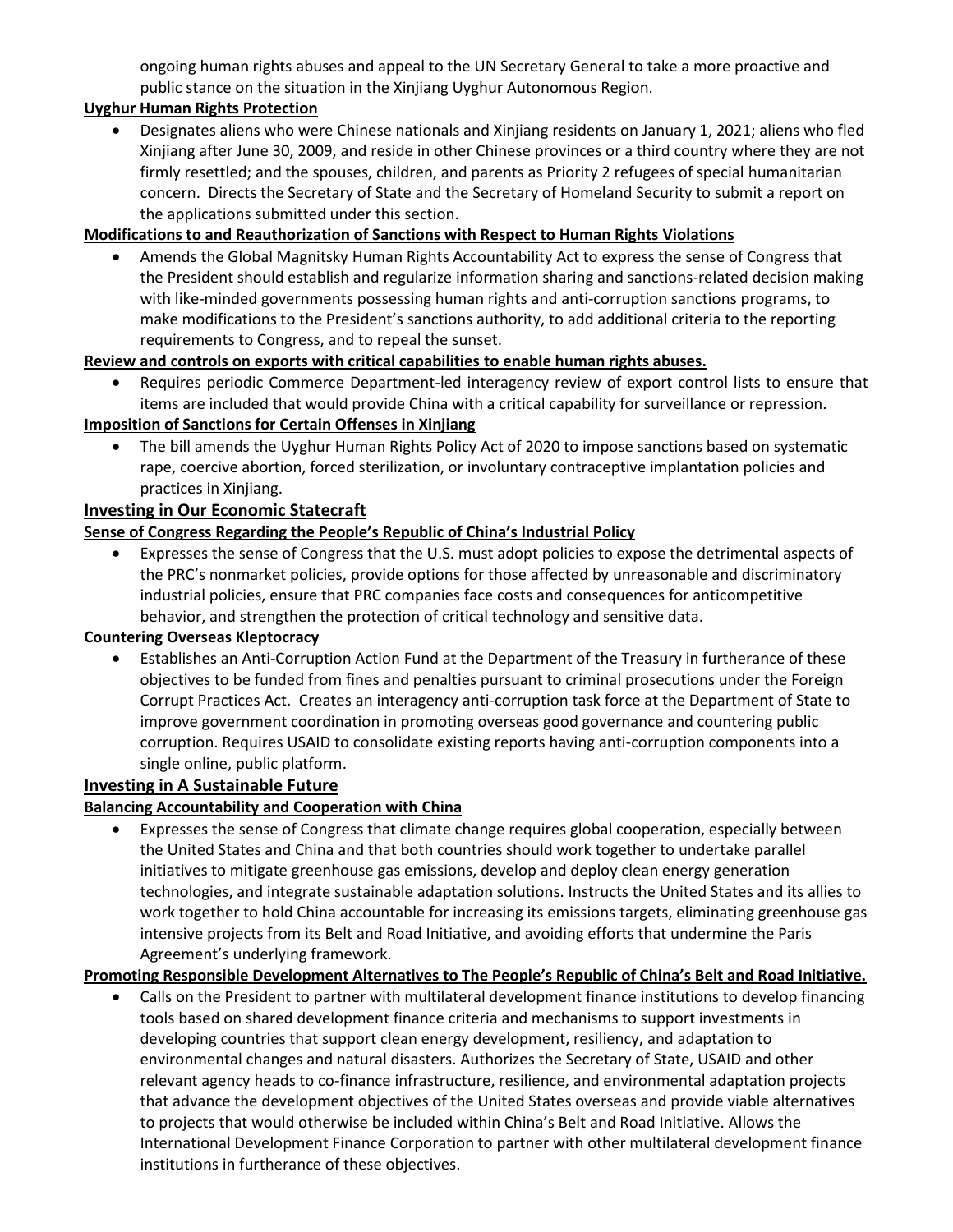### **Using Climate Diplomacy to Better Serve National Security and Economic Interests.**

• Charges the Secretary of State to ensure each mission has a climate diplomacy strategy and to utilize resources within the bureau. Specifically, creates Climate Change Officer positions within the Foreign Service responsible for convening stakeholders and supporting U.S. engagement on climate change and requires corresponding curriculum at the Foreign Service Institute. Additionally, requires Chiefs of Mission to have a strategy on addressing climate change and to certify that, to the extent practicable, they have integrated climate considerations into mission activities, management, and operations.

### **Reducing The Negative Impacts from Black Carbon, Methane, and High-GWP Hydrofluorocarbons**

• Establishes a policy and instructs U.S. representatives to multilateral institutions, and other U.S. diplomats, to advance international efforts to control highly potent environmental pollutants consisting of or deriving from black carbon, methane, and high-GWP hydrofluorocarbons.

### **Building United States Economic Growth and Technological Innovation Through the Green Climate Fund.**

• Two-year authorization of contributions to the Green Climate Fund. \$4 billion each for FY 2022 and FY2023, which will further international efforts in assisting developing countries with mitigating and adapting to climate change. Calls for the United States to lead efforts to ensure the Fund uses best practices for environmental and social safeguards and respects human rights.

# **DIVISION E – Committee on Oversight and Reform**

**The America COMPETES Act of 2022 ensures U.S. innovation and global leadership in emerging technology by developing and fostering programs within the federal government to attract top cyber talent. At the same time, it protects the privacy and civil liberties of Americans as we explore new technological frontiers.** 

#### **Artificial Intelligence in Counterterrorism Oversight Enhancement Act**

- This provision would strengthen oversight and governance related to the use of Artificial Intelligence (AI) technologies by giving the Privacy and Civil Liberties Oversight Board access to the AI-enabled programs in use at federal agencies.
- With the rise of emerging technologies, the provision would ensure that the rights of Americans are protected.

### **Federal Rotational Cyber Workforce Program**

• This provision in the America COMPETES Act of 2022 would improve the federal government's ability to respond to cyberattacks by creating a cadre of cybersecurity professionals at federal agencies and creating valuable career development opportunities.

### **DIVISION F – Committee on Homeland Security**

#### **Homeland Procurement Reform**

- Requires the Secretary of Homeland Security to ensure that procurement of uniforms and other clothing and protective equipment for a DHS operational component, such as TSA or CBP, meet the following criteria:
	- $\triangleright$  To the maximum extent possible, at least one-third of the funds obligated for the procurement of uniforms and related gear be used to purchase goods manufactured or supplied by entities that qualify as a U.S. small business.
	- $\triangleright$  Each contractor is registered in the System for Award Management and is in compliance with quality control standards deemed appropriate by the Secretary.
	- $\triangleright$  Each supplier of covered items bearing DHS insignia that are not produced, applied, or assembled within the U.S. secures such items in a manner established by the Secretary.

#### **DHS Software Supply Chain Risk Management**

• Directs the Secretary of Homeland Security to bolster cybersecurity within DHS by issuing Departmentwide guidance for contractors providing new information and communications technology or services contracts for DHS. Such guidance shall require contractors to certify to the Department that each item listed on a submitted bill of materials (software and hardware) is free from all known cyber vulnerabilities and defects affecting the security of the end product or service supplied to DHS. It also requires the contract to notify DHS of any identified vulnerability or defect and provide information on how such vulnerability or defect will be mitigated, repaired or resolved.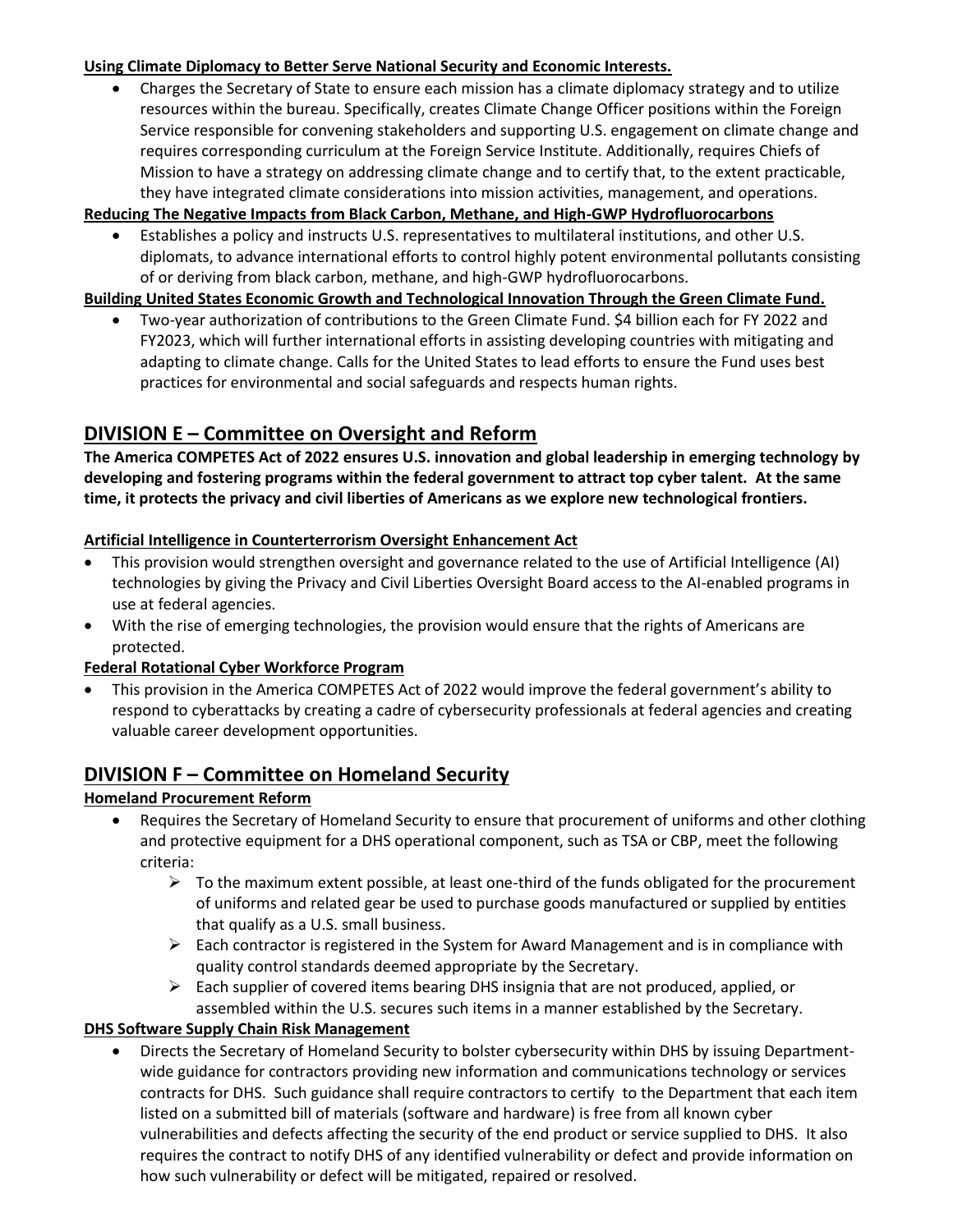### **Department of Homeland Security Mentor-Protégé Program**

• Authorizes a mentor protégé program within the Department of Homeland Security to enhance opportunities for U.S. small businesses to compete in the Federal marketplace. Under the program, a large contractor or "mentor firm" enters into an agreement with a protégé firm for the purpose of assisting a small business or "protégé firm" to compete for prime contracts and subcontracts of the Department.

### **Unmanned Aerial Security**

• Prohibits the Secretary of Homeland Security from operating, procuring, or providing financial assistance for an unmanned aircraft system (UAS) that is (1) manufactured in a covered foreign country, (2) uses devices manufactured in a foreign country, (3) uses a ground control systems or operating software developed in a foreign covered country, or (4) uses network connectivity or data storage located in a covered foreign country. It also prohibits the use of any of those technologies if they are manufactured, developed, or administered by a corporation domiciled in a covered foreign country. On a limited basis, the DHS Secretary may waive such prohibition with certification to Congress.

# **DIVISION G – Committee on Financial Services**

**The America COMPETES Act of 2022 protects U.S. financial stability and the global economy against bad actors and strengthens U.S. competitiveness abroad.** 

### **World Bank Group and Asian Development Bank Loans to the People's Republic of China**

- The America COMPETES Act of 2022 instructs the United States Executive Directors at the World Bank and Asian Development Bank to use the voice and vote of the U.S. to vote against any assistance to the People's Republic of China unless it can be certified that the PRC or PRC-controlled lenders participate in debt relief initiatives on terms comparable to other G-20 governments, and that such assistance contributes significantly to the provision of a global public good that serves the national interest of the United States.
- For years, the PRC has received loans from the World Bank and the Asian Development Bank at the same time it flouts multilateral standards and principles, such as transparency in its lending practices and its refusal to participate in sovereign debt workout initiatives. The U.S. should continue to oppose World Bank and Asian Development lending to the PRC, unless certain conditions are met and such assistance provides a global public good that is in the interest of the U.S. and the world, such as mitigating the impacts of climate change.

### **Combatting Ransomware Attacks**

- In recent years, ransomware attacks against the United States by bad actors, in China and elsewhere, have increased dramatically. In order to effectively combat ransomware attacks, we must modernize the Treasury Department's Financial Crimes Enforcement Network (FinCEN) authorities, so it is thoroughly prepared to combat 21st Century financial crime.
- This bill modernizes FinCEN authority by adding a special measure that allows it to pursue bad actors, like those laundering the proceeds of Chinese ransomware, or are declared a Primary Money Laundering Concern due to their actions to evade sanctions against North Korea.

### **Strengthening Protections for Investors and U.S. Markets**

- While most foreign jurisdictions ensure that companies seeking to list their stock in U.S. capital markets open their auditing books for U.S. inspection, the PRC consistently has not.
- The America COMPETES Act shortens the grace period, from three to two years, U.S. stock exchange listed companies have to comply with the Public Company Accounting Oversight Board's auditor inspection requirements.
- Updating the Holding Foreign Company Accountable (HFCA) Act makes clear that every single foreign company issuing public securities in the U.S. must play by our rules or risk being delisted from U.S. stock exchanges.
- As of May 2021, there were 248 Chinese companies, including eight national-level Chinese state-owned enterprises, listed on U.S. exchanges with a total market capitalization of \$2.1 trillion. None of these companies permits the PCAOB to inspect working-documents of the U.S.-registered auditors that audit the financial statements of these China-based companies.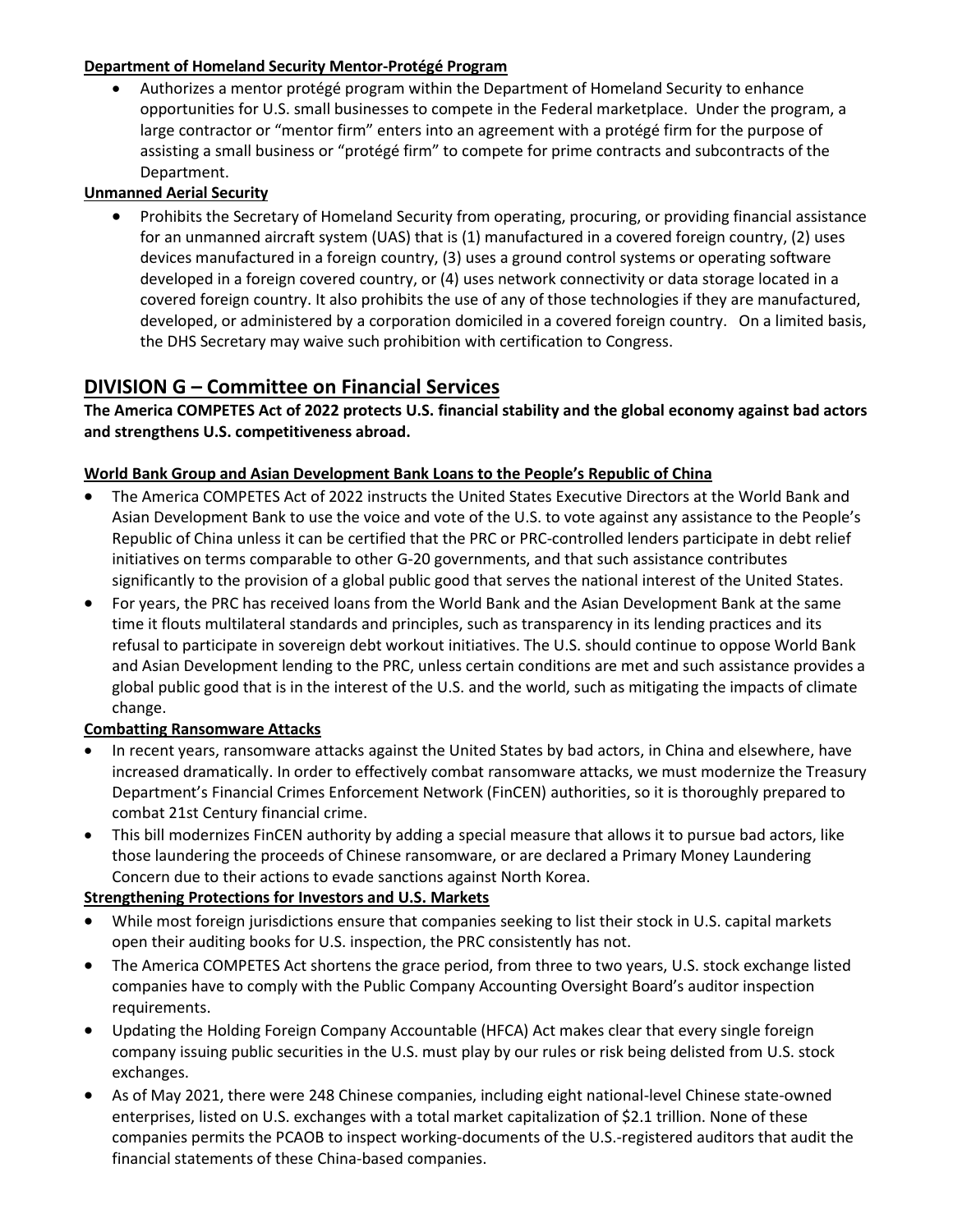### **Combatting Wildlife Trafficking Financing and Proceeds**

- Right now, the PRC is one of the largest players in global wildlife trade, a practice that is driving endangered species into extinction and helping criminals turn a profit at the expense of the world's ecosystem and America's national security. It is critical that the Treasury and its partners adjust how they approach this problem to better collaborate and crack down on trafficking of all kinds.
- The America COMPETES Act of 2022 requires the Treasury Secretary to conduct a study about global wildlife trafficking and its proceeds much of which is fueled by criminal activity and demand from the PRC.

### **PRC Support for Afghan Illicit Finance**

- With the Taliban in control of Afghanistan, it's critical that the Treasury Department inform Congress on the nature of the economic, commercial, and financial connections between China and Afghanistan, to keep an eye on illicit activity that may have implications for our economy.
- This bill directs the Treasury Department's Office of Terrorism and Financial Intelligence to brief Congress on the PRC's economic, commercial and financial connections to Afghanistan which fuel both Chinese and Taliban interests – including illicit financial networks involved in narcotics trafficking, official corruption, natural resource exploitation and terrorist networks.

### **Co-Financing Arrangements at the Multilateral Development Banks**

- The China-led Asian Infrastructure Investment Bank (AIIB) does not provide grants or concessional loans to poorer countries. Instead, it seeks to inject a degree of subsidy into its lending operations by co-financing projects with other multilateral development banks that do offer concessional assistance, which is paid for by the regular, ongoing contributions of its member countries, including the U.S.
- This bill instructs the United States Executive Directors at the multilateral development banks to vote against any project if it includes co-financing provided by the Asian Infrastructure Investment Bank unless the Treasury Secretary has certified that the AIIB has begun to provide grants and concessional assistance on terms similar to the terms provided by the World Bank's International Development Association.

### **China Financial Threat Mitigation**

- The size of China's economy and financial system, along with its interconnectedness with the rest of the world, means financial risks from China could have serious implications for the United States.
- This bill requires the Treasury Department issue a report analyzing risks to U.S. financial stability and the global economy from the People's Republic of China and provide recommendations to Congress by December 31, 2022.

### **Support for Debt Relief for Developing Countries**

• The America COMPETES Act directs the Treasury Department to work with U.S. representatives at the International Monetary Fund and the World Bank to engage with the global financial community to advocate for the effective implementation of the G-20's Common Framework aimed at easing the unsustainable debt burdens of developing countries through the establishment of clear procedures and a commitment to transparency and equitable burden-sharing through broad creditor participation.

### **Securing America's Vaccines for Emergencies (SAVE Act)**

- As the COVD-19 pandemic continues to disrupt our nation's supply chain, the President may need to ramp up domestic production of vaccines and other medical equipment.
- This bill gives the President the flexibility to utilize the Defense Production Act of 1950 to ensure the availability of medical materials essential to our national defense.

### **COVID-19 Emergency Medical Supplies Enhancement Act**

- The COVID-19 pandemic has taken the lives of so many Americans, making it increasingly important for the federal government to work cooperatively with state and local governments to protect the lives of all Americans.
- This bill streamlines engagement between the federal government, the private sector, and state, local, and tribal governments to ensure that all Americans have access to lifesaving personal protective equipment and other medical supplies.

# **DIVISION H – Committee on Natural Resources**

**The America COMPETES Act of 2022 prioritizes environmental and labor standards – protecting our oceans, wildlife, workers and consumers – which is crucial to our role as a global leader in international trade and**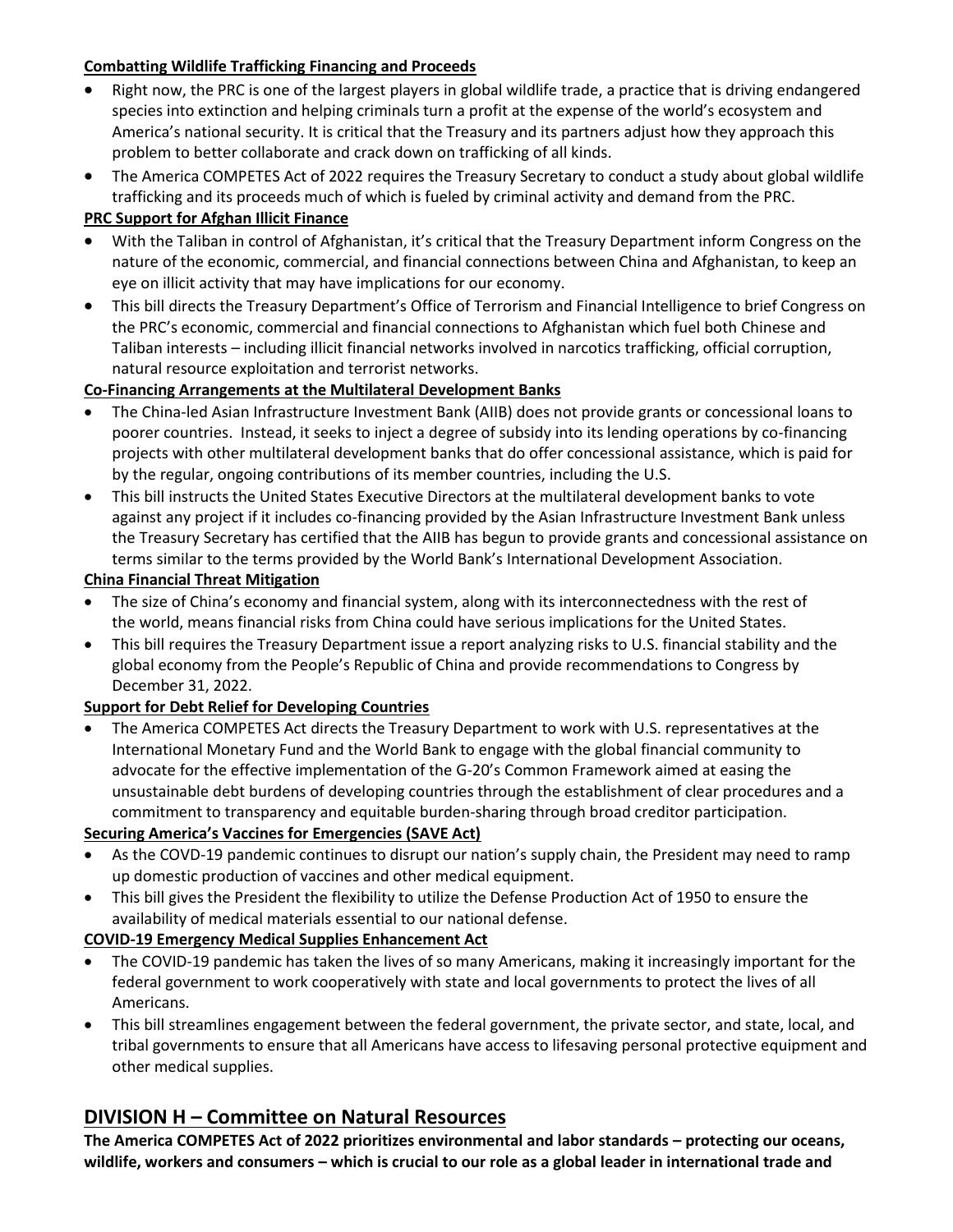**competitiveness. The provisions in this division highlight our strong contrast with the PRC's long history of illegal and unreported fishing, wildlife trafficking, human rights abuses, environmental destructiveness and use of slave labor.** 

### **Illegal Fishing and Forced Labor Provision**

- U.S. is the largest seafood importer in the world and despite efforts to deny illegally and unethically harvested seafood access to U.S. markets, nearly 11 percent of our total seafood imports in 2019 – worth \$2.9 billion – were products of illegal or unreported fishing.
- Authorizes \$20 million per year through FY 2026 for the Secretary of Commerce to combat human trafficking through seafood import monitoring and strengthening international fisheries management.
- Prioritizes audits of imports from countries identified by other Federal agencies as having human trafficking, forced labor and child labor in any part of the seafood supply chain.
- Expands the United States' authority to withhold or revoke U.S. port privileges for fishing vessels from nations that have been identified for illegal or unreported fishing.

### **Driftnet Modernization and Bycatch Reduction**

- Large-scale driftnet fishing a method of fishing that results in large bycatch of non-target fish and other marine animals – is already illegal on the high seas.
- This bill amends the definition of large-scale driftnet fishing in the Magnuson-Stevens Fishery Conservation and Management Act to phase it out in the U.S. Exclusive Economic Zone within five years.

### **Marine Mammal Research and Response**

- Increasing activity in the Arctic, including new ice breakers and shipping lanes by China, Russia and other countries, threatens the fragile Arctic ecosystem and the marine mammal species that depend upon it.
- Directs analysis, planning and cooperation to expand Arctic mammal rescue and response capabilities
- Creates a Marine Mammal Health Monitoring and Analysis Platform to collect and report data about the death of marine mammals, promoting interdisciplinary research, facilitating communication and improving collaboration among scientists and observation networks.

### **Restoring Resilient Reefs**

- Reauthorizes and amends the Coral Reef Conservation Act to better address climate change, ecosystem loss, disease outbreaks and other threats to corals.
- Establishes new programs and funding opportunities for states and territories for coral research, conservation and restoration and authorizes the Coral Reef task force and Department of Interior coral reef activities focusing on U.S. insular areas.

### **Buy American Seafood**

- Expresses the sense of Congress that the U.S. government agencies that purchase seafood should prioritize buying seafood caught or harvested in the U.S.
- Authorizes the Secretary of Commerce to make grants to promote the consumption of seafood products that are local or domestic, climate-friendly for from well-managed but less known species.

### **Ocean and Costal Mapping Integration**

• Adds an assessment of progress in the study of Insular Areas and the effects of climate change as an element of the biennial report to Congress on progress in coverage and modernization of ocean and coastal mapping required by the Ocean and Coastal Mapping Integration Act.

### **Law Enforcement Attaché Deployment**

- The U.S. Fish and Wildlife Service (FWS) is a global leader in the effort to stop wildlife trafficking, which is driven by the global demand for wildlife products.
- The FWS attachés program includes criminal investigators who work with nations throughout the globe to combat wildlife trafficking.
- Expands the U.S. Fish and Wildlife Service law enforcement attaché program to 50 attachés. This section authorizes \$150,000,000 for each fiscal year 2022-2030.

### **Lacey Act Amendments**

- Addresses threats from wildlife disease and invasive species by amending the Lacey Act to allow for up to a three-year emergency ban on the importation of wildlife that poses imminent threats to human health.
- Prohibits the transportation of injurious species across state lines in response to a circuit court ruling that limited the scope of the Lacey Act.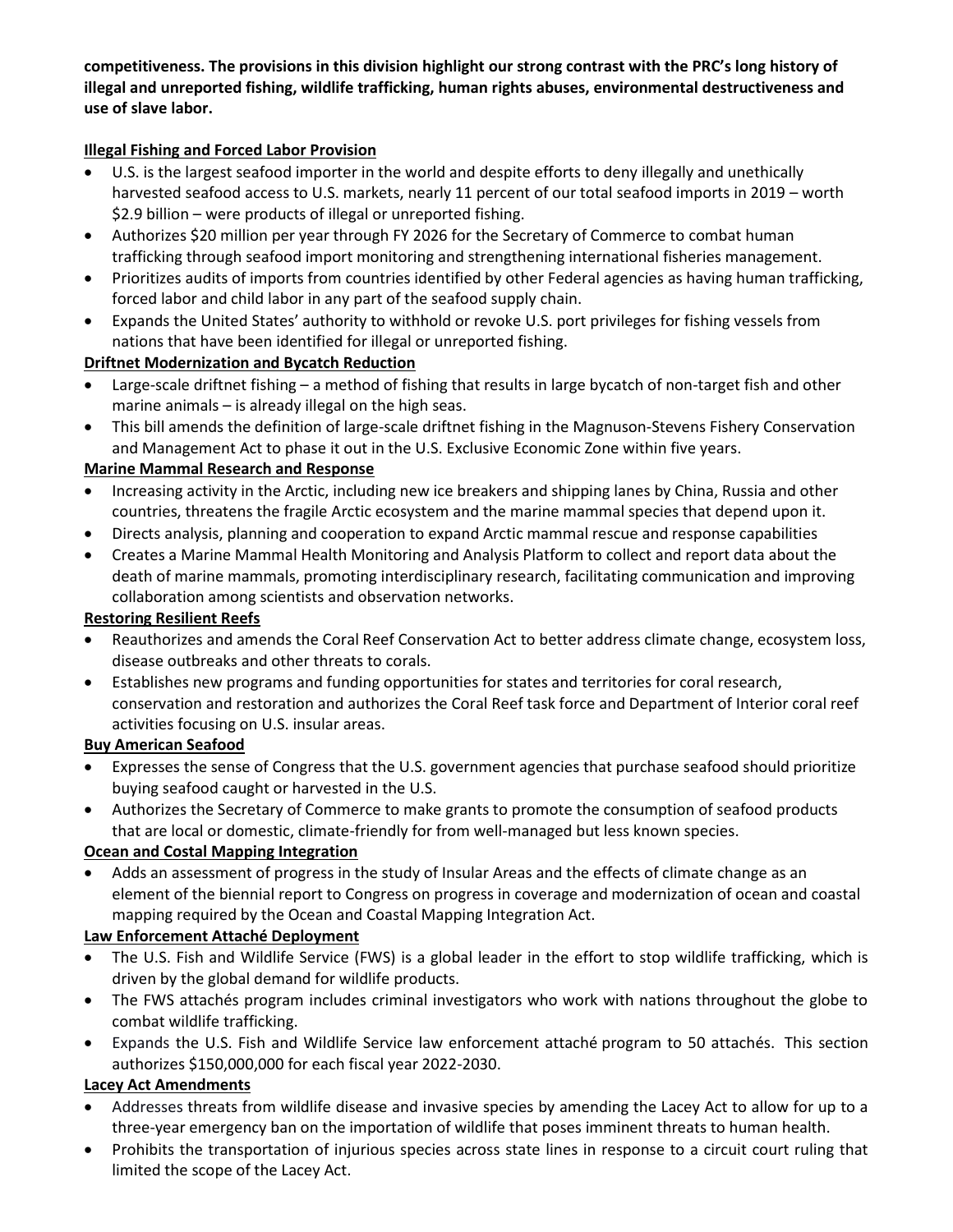### **Shark Fin Sales Elimination**

• Prohibits the domestic sale of shark fins and creates a violation penalty under the Magnuson-Stevens Fishery Conservation and Management Act.

# **DIVISION I – Committee on the Judiciary**

### **Basic Research**

• Prevents the disclosure of the identities of any member of a review panel to applicants by any agency that awards federal research grants.

### **Collection of Demographic Information for Patent Inventors**

- Provides that the Director of the Patent and Trademark Office shall allow for the collection, on a voluntary basis, of information on gender, race, military, or veteran status, and any other demographic category that the Director determines is appropriate from patent applicants.
- Requires the Director to keep demographic information confidential and separate from the rest of the patent application as it is considered by the patent examiner.
- Requires annual reporting from the Director on patent applicants and inventors on issued patents broken down by demographics, technology class of the invention, and country and state (if in the United States) of residence and the Director must make an anonymized version of the underlying data available to the public.

### **Stopping Harmful Offers on Platforms by Screening Against Fakes in E-Commerce**

• Amends the Trademark Act of 1946 to append a new paragraph that provides expressly for contributory liability for electronic commerce platforms for sales of counterfeit products that pose a risk to consumer health and safety unless certain best practices are followed by the platform.

### **Premerger Notification Filing Fees**

- Updates filing fees for mergers for the first time in two decades. The legislation helps ensure that the Department of Justice and Federal Trade Commission have the resources they need to aggressively enforce the antitrust law.
- Large, complex mergers typically require more agency staff and resources to review. These deals are also more likely to raise antitrust concerns. However, the largest transactions only account for a small percentage of the filing fees under the current fee schedule. The provisions increase filing fees on the types of acquisitions that consume significant agency time and resources, while also reducing fees on smaller and mid-sized transactions. Mergers valued at \$1 billion and over will pay higher fees, while those valued under \$500,000 will pay lower fees. Filing fees will remain a tiny fraction of the value of the transaction. To ensure this legislation if not just a one-time fix, these filing fees will be linked to increases in the Consumer Price Index.

### **Authorization of Appropriations for the DOJ Antitrust Division and the Federal Trade Commission for FY 2022.**

• Provides that \$252,000,000 is authorized to be appropriated for the Antitrust Division of the Department of Justice and \$418,000,000 is authorized to be appropriated for the Federal Trade Commission for FY 2022.

### **Start-Up Visas**

- Amends the Immigration and Nationality Act to create a new classification of "W" nonimmigrants as follows:
	- $\triangleright$  W-1: Entrepreneurs with an ownership interest in a start-up entity.
	- $\triangleright$  W-2 Essential employees of a start-up entity.
	- $\triangleright$  W-3: The spouses and children of W-1 and W-2 nonimmigrants.

### **Admission of Nonimmigrant Entrepreneurs and Employees**

- Directs the Secretary of Homeland Security to establish procedures for certain aliens with an ownership interest in a start-up entity to self-petition for classification as a W-1 nonimmigrant, and to receive extensions of such classification for up to 8 years if the entity meets certain growth benchmarks.
- Provides for a limited number of W-2 visas for personnel who are essential to the growth and success of the start-up entity if the entity serves as the basis for the W-1 status of a founder.
- Provides for W-3 visas for the spouses and children of W-1 and W-2 nonimmigrants.

### **Admission of Immigrant Entrepreneurs**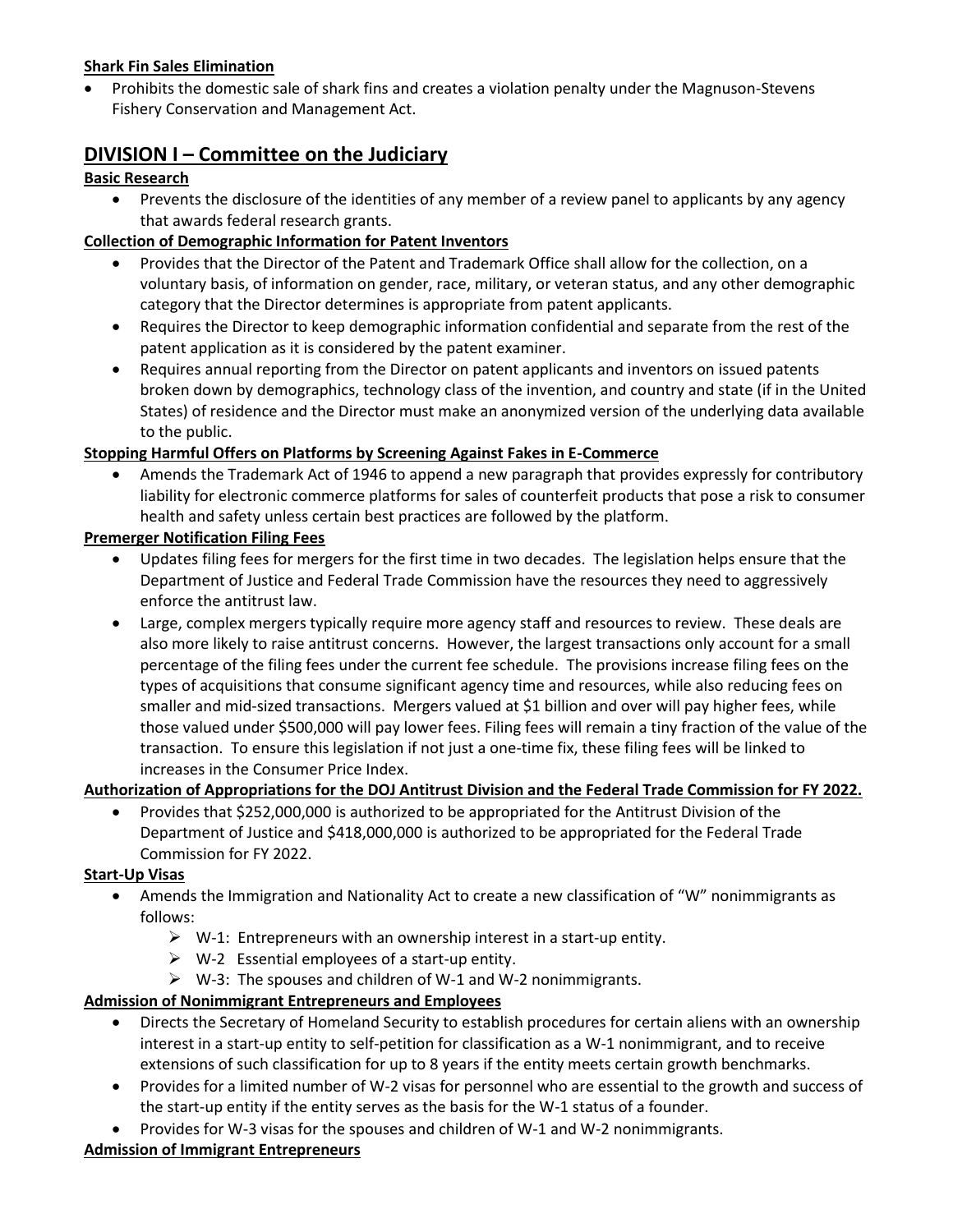• Directs the Secretary to establish procedures for certain aliens with an ownership interest in a start-up entity to self-petition for lawful permanent resident status as an immigrant entrepreneur if the entity demonstrates a proven track record of success through job creation and significant revenue generation or receipt of investment capital.

### **Doctoral STEM Graduates**

• Exempts from the numerical limits on immigrant visas, certain aliens (and the spouses and children of such aliens) who have earned a doctoral degree in science, technology, engineering, or mathematics (STEM) from a qualified U.S. research institution or a foreign institution if the degree is the equivalent to a doctoral degree issued by a qualified U.S. research institution.

### **Supplemental Fees for STEM Scholarships**

• Requires individuals seeking classification as W-1 nonimmigrants, immigrant entrepreneurs, or immigrant STEM doctoral recipients to pay a \$1,000 supplemental fee, which will fund STEM scholarships for low-income U.S. students.

### **Start-Up Entities; Admission of Nonimmigrant Entrepreneurs and Employees**

- Directs the Secretary of Homeland Security to establish procedures for aliens to self-petition for classification as a W-1 immigrant. Provides the Secretary discretion to classify an individual as a W-1 nonimmigrant for an initial 3-year period if:
	- $\triangleright$  The individual possesses an ownership interest of not less than 10 percent in a start-up entity.
	- $\triangleright$  The individual will play a central and active role in the management or operations of the start-up entity.
	- $\triangleright$  The individual possesses the knowledge, skills, or experience to substantially assist the start-up entity with the growth and success of the business.
- $\triangleright$  During the 18-month period preceding the filing of the petition, the start-up entity received at least \$250,000 in qualifying investments from one or more qualified investors, or at least \$100,000 in qualifying government awards or grants.

# **DIVISION J – Committee on Education and Labor**

### **National Apprenticeship Act of 2022**

- Contains the National Apprenticeship Act of 2022, which is a slightly revised version of the National Apprenticeship Act of 2021, which the House passed on February 5, 2021.
- Registered Apprenticeships which provide workers with paid, on-the-job-training are the nation's most successful approach to a workforce training program.
- According to the Department of Labor, apprentices earn an average of \$15 an hour during their earnand-learn program, and 94 percent of people who complete Registered Apprenticeships are employed upon completion and earn an average starting wage of more than \$70,000 annually.
- The National Apprenticeship Act of 2022 will create nearly 1 million additional apprenticeship opportunities over the next five years.
- This legislation would also accelerate our economic recovery by providing employers a pipeline of talented workers they need to succeed and grow.

### **Postsecondary STEM Pathways Grants**

• Authorizes a new competitive grant program operated by the U.S. Department of Education to support equitable access to postsecondary STEM pathways that expose students to high-quality STEM coursework, reduce college costs, and improve postsecondary credit transfers. Under this program, an eligible entity (which includes the state educational agency, one or more school districts, and the state's public higher education system) will be eligible to receive a grant to support the development and implementation of postsecondary STEM pathways.

### **Improving Access to Elementary and Secondary Computer Science Education**

• Authorizes a new competitive grant program operated by the U.S. Department of Education to improve the United States' global competitiveness by increasing equitable access to computer science education and computational thinking skills for students enrolled in elementary schools and secondary schools operated by local educational agencies. Under this new program, state educational agencies will be eligible to receive a grant.

### **Reauthorization of International Education Programs Under Title VI of the Higher Education Act**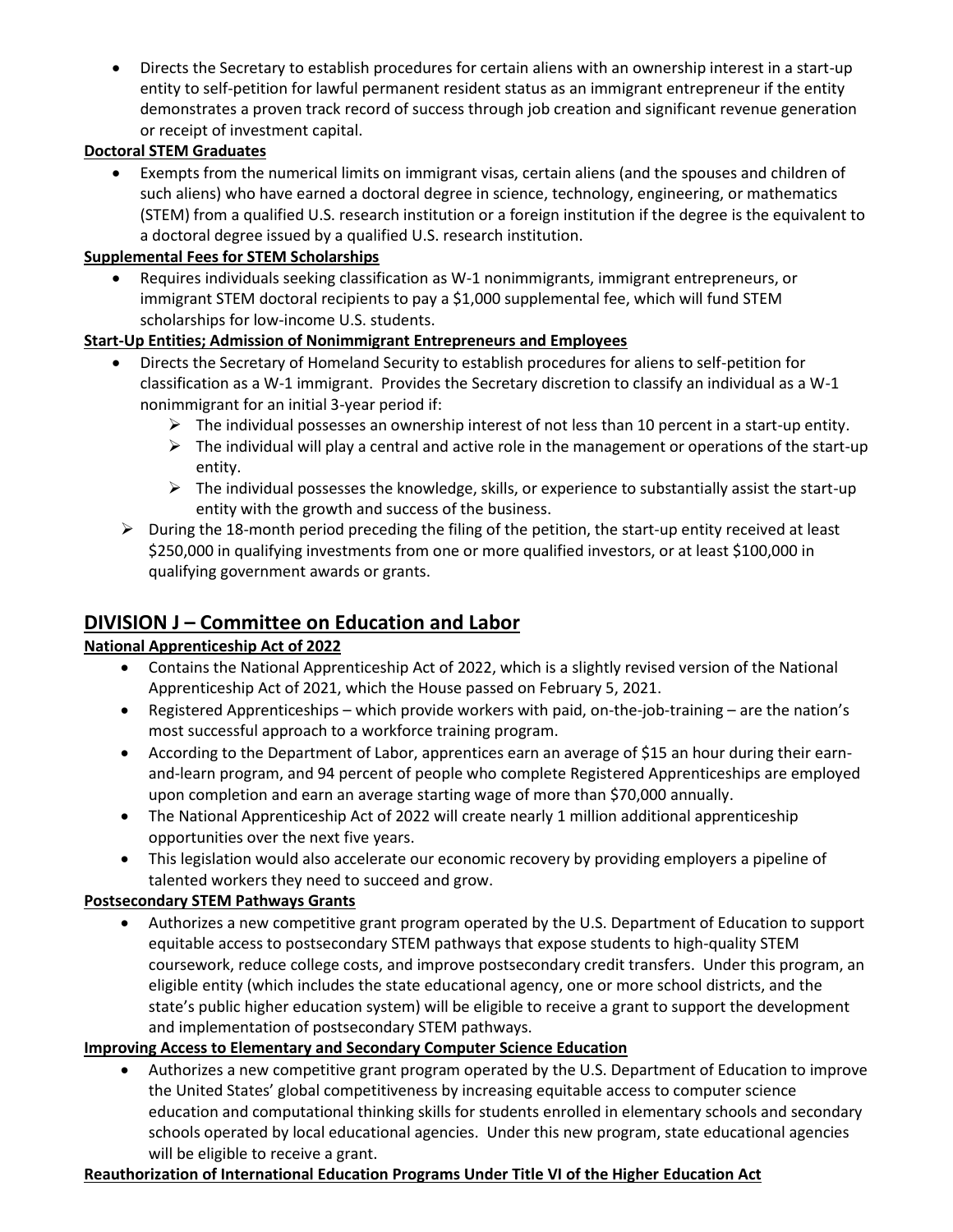• Reauthorizes the international education programs under Title VI of the Higher Education Act of 1965 to increase and expand existing foreign language and area studies programs across the country; build international education capacity at minority-serving institutions; and promote opportunities for students and professionals to increase their knowledge of world regions, international business, and over 200 foreign languages at all levels of higher education.

### **Confucius Institutes**

- Creates new transparency requirements and protections related to Confucius Institutes.
- Requires the U.S. Department of Education, in collaboration with the National Academies of Science, Engineering, and Medicine, to review Confucius Institutes to ensure they protect academic freedom, and for institutions to post their agreements with Confucius Institutes publicly. Institutions that fail to comply would lose access to federal grants provided under the Higher Education Act, except for federal student aid under Title IV of the Higher Education Act.

### **Disclosures of Foreign Gifts and Contracts at Institutions of Higher Education**

- Comprehensively updates requirements of institutional reporting of foreign gifts and contracts.
- Amends Section 117 of the Higher Education Act to capture additional foreign gifts and contracts received by institutions of higher education totaling more than \$100,000 in any given year and \$250,000 in three years.
- Adds a new reporting requirement for faculty and staff that receive gifts or enter into a contract with a foreign entity of which the value is \$50,000 or more.
- Under this section, both institutions of higher education and the U.S. Department of Education will see new requirements designed to promote compliance and provide clarity and consistency to institutions to ensure appropriate reporting.

### **Telecommunications Workforce Training Grant Program**

- Authorizes a telecommunications sector workforce training program entitled the Improving Minority Participation and Careers Telecommunications Act (IMPACT) administered by the Department of Labor in coordination with the Commerce Department's Director of the Office of Minority Broadband Initiatives and the Secretary of Education.
- Authorizes \$100 million to be available over 6 years for Historically Black Colleges and Universities (HBCUS), Tribal Colleges and Universities (TCUs), and Minority Serving Institutions (MSIs) to develop job training programs in partnership with industry, Registered Apprenticeships, or labor organizations to prepare students for jobs in the telecommunications workforce.

# **DIVISION K – Committee on Ways and Means**

### **Trade Adjustment Assistance Modernization Act of 2021**

- On June 17, 2021, Rep. Earl Blumenauer (D-OR), Chair of the Ways and Means Subcommittee on Trade and 22 other Members introduced the Trade Adjustment Assistance Modernization Act of 2021, which makes key improvements in all of the various TAA programs, as outlined below.
- Trade Adjustment Assistance provides a lifeline of key workforce development services and monetary support to workers wo have lost their jobs due to trade.
- Last year, the COVID-19 pandemic's disruption of trade and critical U.S. supply chains played a key role in the economy's downturn and the hardship that workers endured.
- To respond strongly to the needs of our trade-impacted workforce, the Trade Adjustment Assistance Modernization Act is legislation that modernizes the TAA programs, to ensure benefits reach the most severely affected communities. In addition, the TAA's funding proposals in this legislation help ensure that the program helps address inherent racial disparities and inequities in our economy.
- This legislation makes key improvements to ensure that each of the TAA programs meet the challenges American workers, firms, farmers, and communities face.

### **TAA for Workers**

- TAA for Workers provides a lifeline of key workforce development services and monetary support to workers who have lost their jobs due to trade. However, the program falls short in significant ways. It lacks funding to address the economic crisis; its support levels for covered workers have been stagnant for decades; and it unfairly limits workers' eligibility and unnecessarily restricts their flexibility.
- The bill makes substantial improvements to the TAA for Workers program, including the following: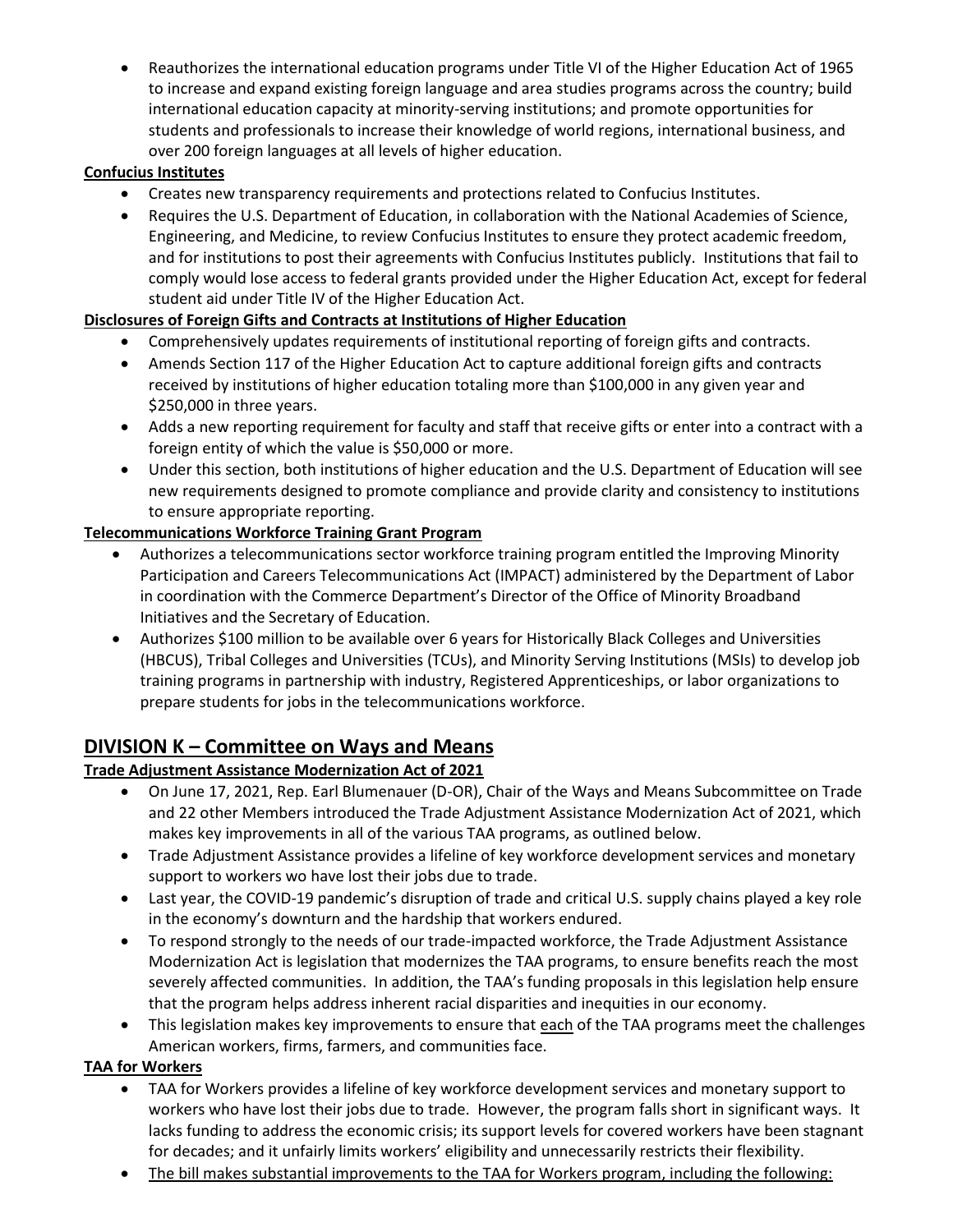- $\triangleright$  Reauthorizes the program for 7 years and significantly increases the funding to \$1 billion a year.
- $\triangleright$  Increases respective allowances for job search and relocations to \$2,000 and establishes a new \$2,000 childcare allowance.
- $\triangleright$  Automatically extends income support for up to 6 months for workers who complete training during periods of heightened unemployment and are unable to find suitable employment.
- $\triangleright$  Reforms eligibility criteria so that all workers impacted by trade are eligible.
- $\triangleright$  Restores program flexibility so that workers in different circumstances are better able to take advantage of the program.
- $\triangleright$  Requires new outreach to historically underserved communities to ensure that all workers are able to take advantage of the program.

#### **TAA for Communities**

- Congress created a TAA for Communities program that was meant to provide financial and strategic assistance to communities seeking to revitalize in the wake of trade disruption. That program faced operational and funding challenges that prevented its success. This legislation would rectify the issues with the previous version of the program and ensure that significant funding reaches trade-impacted communities. Among its provisions, the bill does the following:
	- ➢ Establishes the TAA for Communities Program: To address issues related to the 2009 implementation, the program uses existing competencies and establishes a separate pool of funding within the Department of Commerce's Economic Development Administration for trade-affected communities.
	- $\triangleright$  Initiates Proactive Outreach to Communities: Provides outreach directly to those communities that qualify for assistance but may not have the means of identifying and applying for funding opportunities.
	- ➢ Institutes a Whole of Government Approach: Assists communities in developing a plan for applying to a suite of existing grants and other funding opportunities from the local, state, and federal government.

#### **TAA for Community Colleges**

- In 2010, the TAA for Community Colleges and Career Training Program devoted \$2 billion in funding to support the development of U.S. community colleges across the country. Although the program was widely viewed as a great success, U.S> community colleges have received little to no resources since the initial funding more than a decade ago.
- This legislation would build on the success of the previous program and deliver a new injection of funds that community colleges desperately need. The bill would provide \$9 billion over 7 years to fill the funding vacuum that has persisted since the beginning of the Obama Administration.

#### **TAA for Firms**

- The TAA for Firms program has a decades-long history of providing support to firms facing increased competition from abroad. The program proactively provides these firms with a resource before they are forced to go out of business and has a fantastic record of success. It also has bipartisan support in Congress.
- This legislation builds on this foundation and provides new funding to ensure that more firms can access the program and stay in business.
- The bill includes significant improvements to the program, including the following:
	- $\triangleright$  Expands Eligibility & Streamlines Certification: Like TAA for Workers, eligibility for TAA for Firms is limited, and the certification process can take six months. This bill expands eligibility and tightens deadlines related to the certification process.
	- ➢ Improves Outreach: The bill requires improved outreach to underserved communities and firms that may be eligible to receive assistance under the program, including the development of a strategy to better serve minority- and women-owned businesses. i.
	- $\triangleright$  Increases Funding: Given the current backlog of petitions, the overall success of the program and previous funding levels (\$50 million per year in 2009), the bill reauthorizes the program for 7 years and provides \$50 million in funding each year.

#### **TAA for Farmers**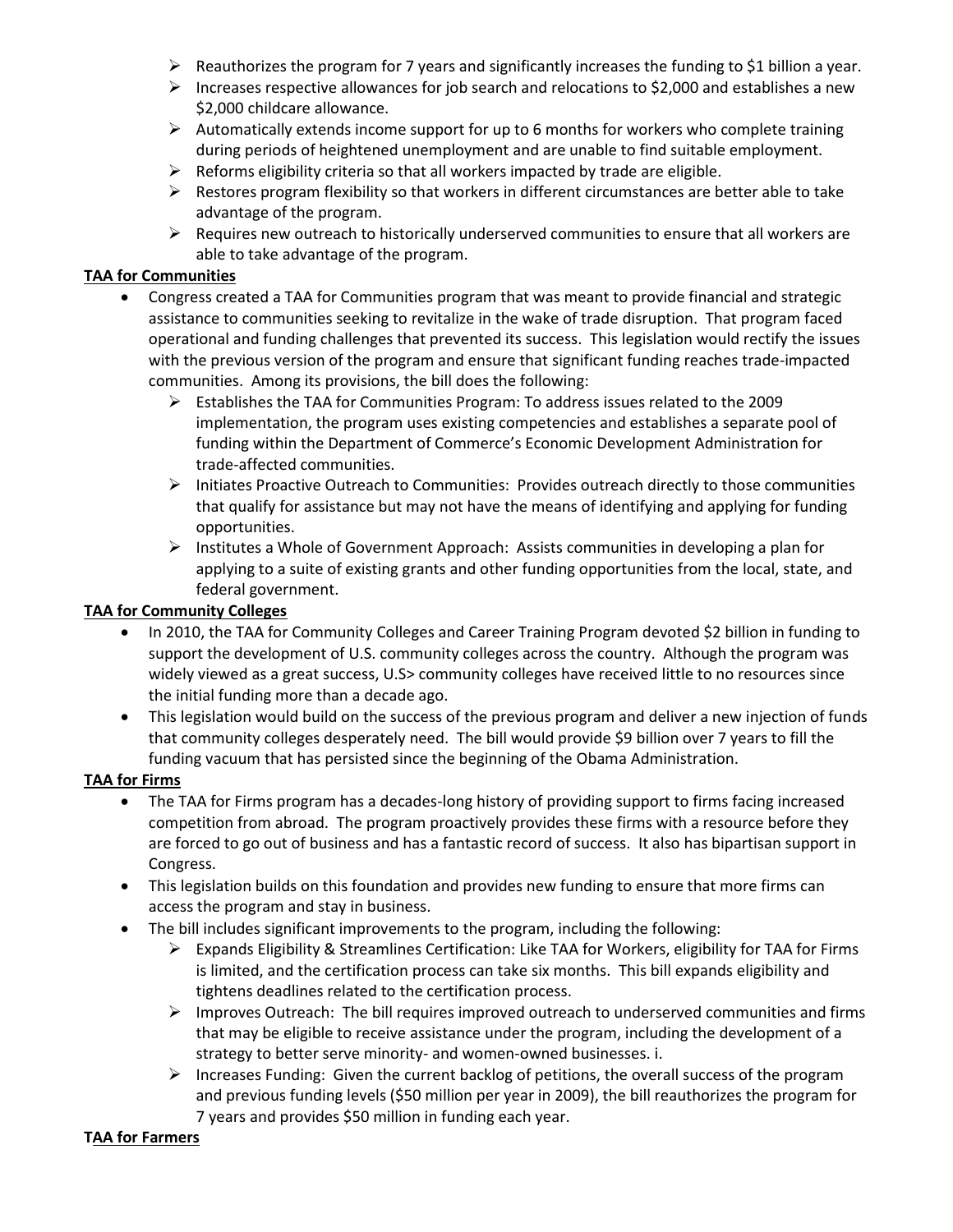- The TAA for Farmers program has provided critical resources to both large and small farmers facing import competition, but it hasn't received any new funding in a decade. When funded, TAA for Farmers provides targeted assistance to farmers who face increasing competition from abroad to support their continued ability to grow.
- This bill makes improvements in the program, including the following:
	- $\triangleright$  Increases Benefits: The current program provides modest support (up to \$4,000 for short-term and \\$8,000 for long-term plans) to enact a business plan. Many farmers state that these levels simply are not sufficient to respond to increasing import competition. The bill increases these amounts to ensure the program is providing enough support to make a meaningful difference for a farmer.
	- $\triangleright$  Improves Outreach: The bill requires the USDA to improve its outreach and support to small and historically disadvantaged farmers, groups that federal government agricultural support policies have too often overlooked.

### **Generalized System of Preferences and Miscellaneous Tariff Bill Act of 2021**

- On June 17, 2021, Rep. Earl Blumenauer (D-OR), Chair of the Ways and Means Trade Subcommittee on Trade, and 13 other Members introduced the Generalized System of Preferences and Miscellaneous Tariff Bill Act of 2021. The Generalized System of Preferences (GSP) is an outdated program that inadequately addresses serious labor violations, omits criteria related to the environment, lacks needed transparency and fails to meet the standards of our more recent preference programs.
- This legislation modernizes the program's eligibility criteria by adding an environmental criterion and updating the labor criteria. It also adds new criteria on human rights, rules of law, anti-corruption, and equitable economic development. It also adds new annual country eligibility reviews and transparency requirements while enhancing public access and participation in the program.
- The Miscellaneous Tariff Bill (MTB) eliminates or reduces duties on certain eligible U.S. imports through December 31, 2023, retroactive for four months, to support domestic manufacturers. The bill reauthorizes the American Manufacturing Competitiveness Act of 2016 (AMCA) for two more MTB cycles and excludes finished products from future MTBs authorized under the AMCA.

### **Import Security and Fairness Act**

- On January 18, 2022, Rep. Earl Blumenauer (D-OR), Chair of the Ways and Means Subcommittee on Trade, introduced the Import Security and Fairness Act. This legislation strengthens U.S. international trade import laws to stop non-market economies from exploiting the de minimis threshold that allows imports valued under \$800 to come into the United States without paying duties, taxes, or fees. Imports that do not have to pay duties, taxes, and fees at the border gain a significant competitive advantage over other similar products, particularly when imported from countries with markets distorted by government intervention.
- To address concerns related to U.S. competitiveness, this legislation specifically prohibits goods from countries that are both non-market economies and on the U.S. Trade Representative's (USTR) Priority Watch List, regarding violations of intellectual property standard from benefitting from de minimis treatment, such as China. The U.S. government has found that such countries provide unfair benefits to their companies. This change ensures that shipments from these countries don't benefit further under U.S. law.
- To address concerns regarding compliance with U.S. laws, this legislation makes common-sense changes that would require U.S. Customs and Border Protection (CBP) to collect more information on de minimis shipments and prohibit importers that have been suspended or debarred from being able to use de minimis. This provision provides statutory support for the ongoing work that multiple administrations at CBP have already started.

### **National Critical Capabilities Defense Act**

- On December 20, 2021, Reps. Rosa DeLauro (D-CT), Bill Pascrell (D-NJ), Brian Fitzpatrick (R-PA), and Victoria Spartz (R-IN) introduced the National Critical Capabilities Defense Act.
- This critical bill would establish a review process that would protect the United States supply chain from foreign adversaries like China and Russia. It would create a whole-of-government screening process for outbound investments and the offshoring of critical capacities and supply chains to ensure that the United States can quickly detect supply chain vulnerabilities.